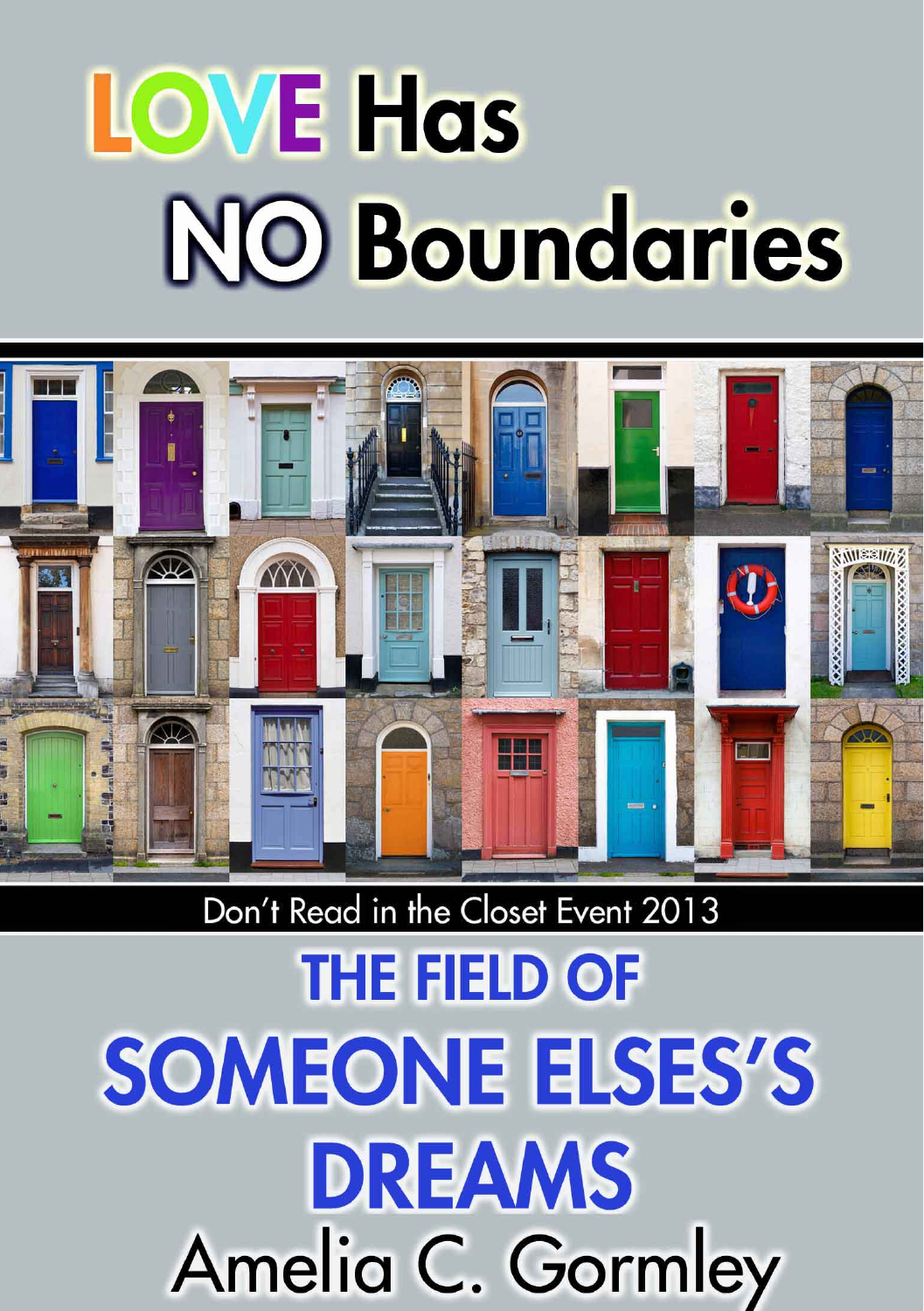# **Love Has No Boundaries**

*An M/M Romance series*

# **THE FIELD OF SOMEONE ELSE'S DREAMS**

## **By Amelia C. Gormley**

## **Introduction**

The story you are about to read celebrates love, sex and romance between men. It is a product of the *Love Has No Boundaries* promotion sponsored by the *Goodreads M/M Romance Group* and is published as a free gift to you.

## **What Is Love Has No Boundaries?**

The *Goodreads M/M Romance Group* invited members to choose a photo and pen a letter asking for a short M/M romance story inspired by the image; authors from the group were encouraged to select a letter and write an original tale. The result was an outpouring of creativity that shone a spotlight on the special bond between M/M romance writers and the people who love what they do.

A written description of the image that inspired this story is provided along with the original request letter. If you'd like to view the photo, please feel free to join the [Goodreads M/M Romance Group](http://www.goodreads.com/group/show/20149-m-m-romance) and visit the discussion section: *Love Has No Boundaries*.

Whether you are an avid M/M romance reader or new to the genre, you are in for a delicious treat.

## **Words of Caution**

This story may contain sexually explicit content and is **intended for adult readers.** It may contain content that is disagreeable or distressing to some readers. The *M/M Romance Group* strongly recommends that each reader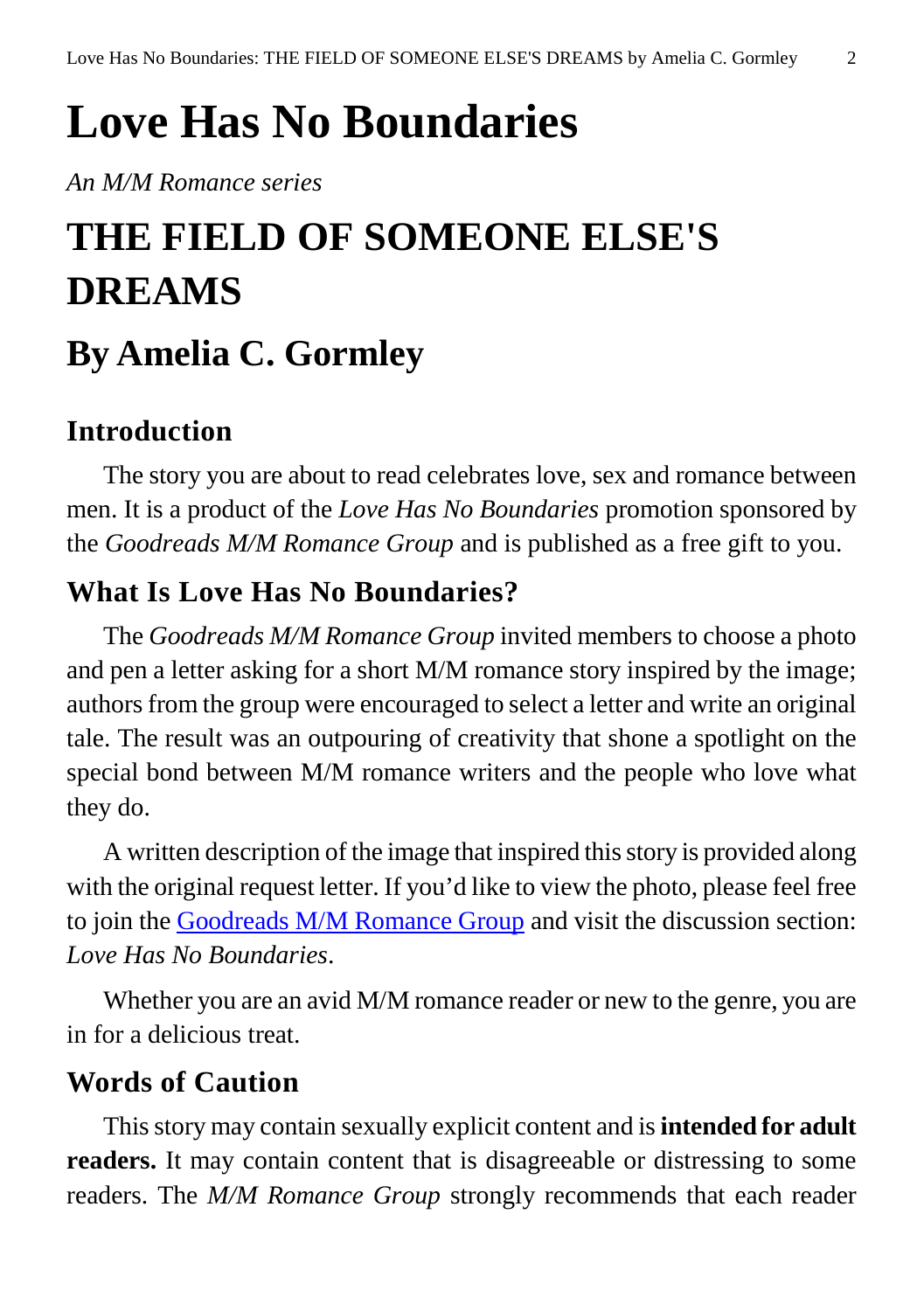review the General Information section before each story for story tags as well as for content warnings.

This story is a work of fiction. Names, characters, places and incidents are the products of the author's imagination or are used fictitiously. Any resemblance to actual events, locales, or persons, living or dead, is entirely coincidental.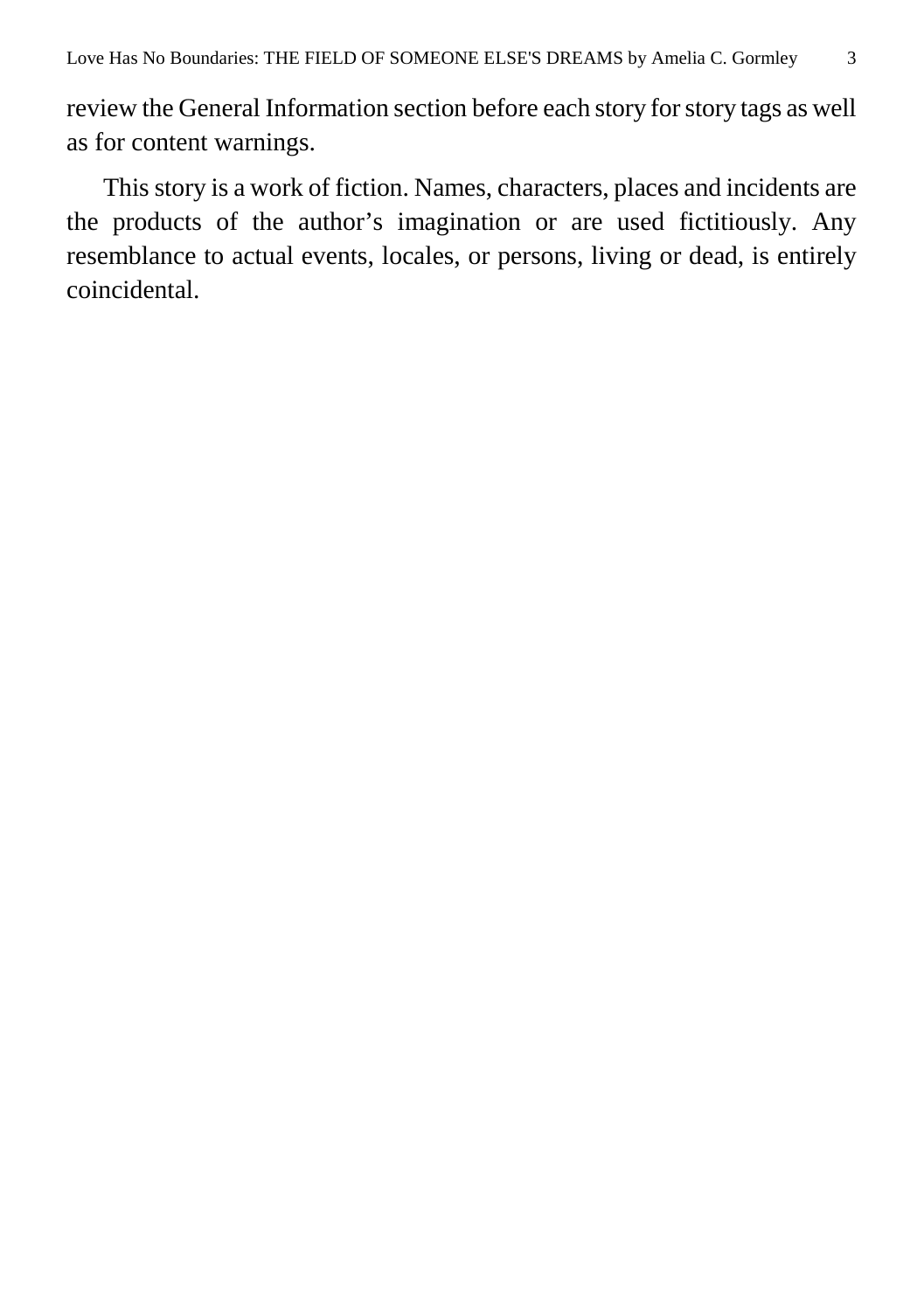All rights reserved worldwide.

This eBook may be distributed freely in its entirety courtesy of the *Goodreads M/M Romance Group*. This eBook may not be sold, manipulated or reproduced in any format without the express written permission of the author.

## The Field of Someone Else's Dreams, Copyright © 2013 Amelia C. Gormley

Cover Design by Goodreads M/M Romance Group

This ebook is published by the *M/M Romance Group* and is not directly endorsed by or affiliated with Goodreads Inc.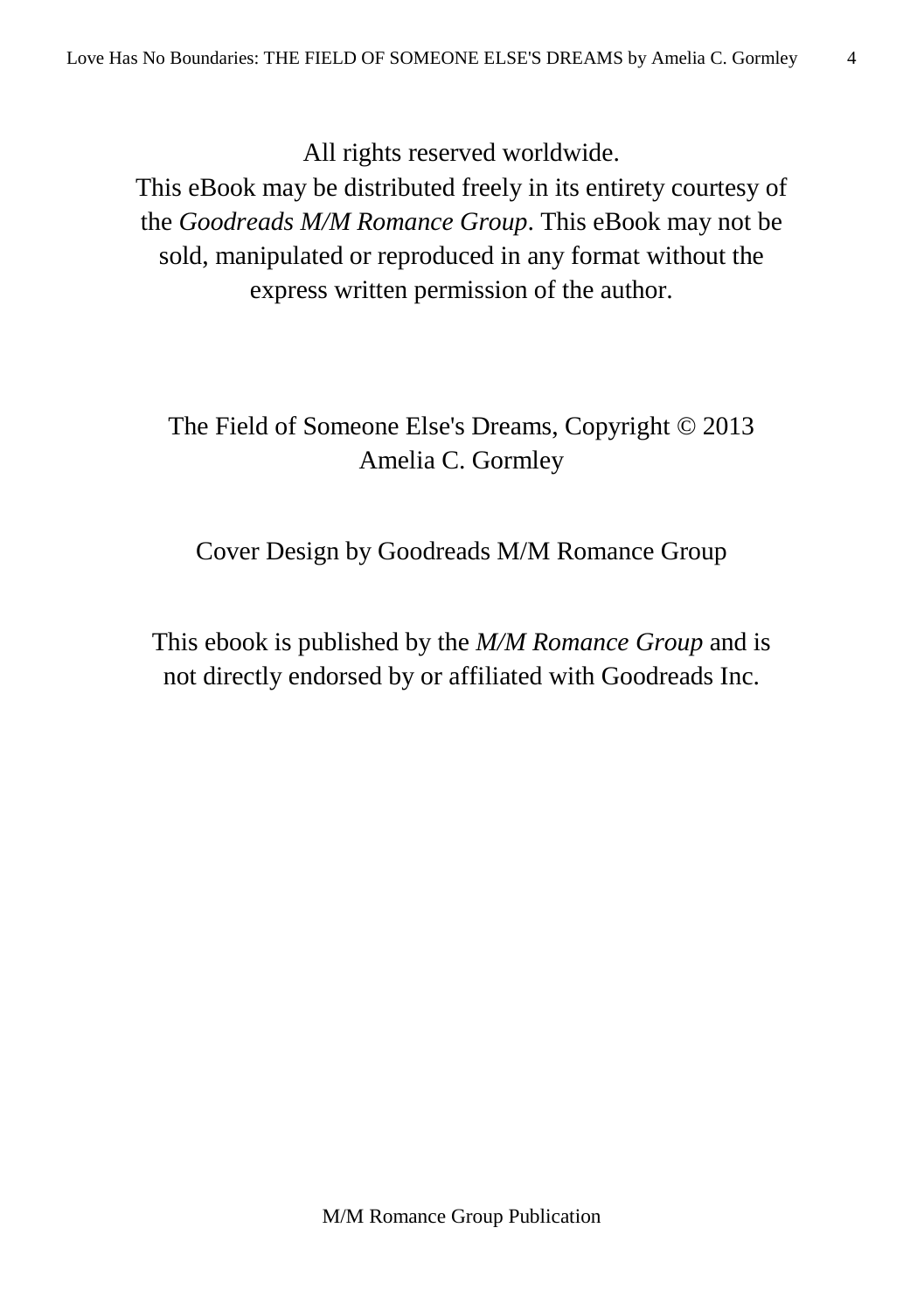# **THE FIELD OF SOMEONE ELSE'S DREAMS**

## **By Amelia C. Gormley**

## **Photo Description**

Two naked young men in a window seat, cuddling. One is leaning back against, and looking up at, the other. The other has his arms wrapped around the one in front.

## **Story Letter**

#### *Dear Author,*

*Matt has always been out and proud and from a very understanding and accepting family. He's never openly flaunted being gay but he's never hidden it, either. Chris has hidden the fact that he's gay since he figured it out and has no intention of ever telling anyone. His family is very closed-minded and narrowly focused on him getting an athletic scholarship to college, like his dad.*

*Both boys end up at the same college together. Chris on an athletic scholarship for baseball, hoping to make it to the major leagues, and Matt on an academic scholarship, not quite sure what he wants to do with his life, yet. When they meet they both begin to question everything they've ever thought they knew about themselves. Can Matt be in the closet for Chris? Can Chris come out for Matt? Can they make a relationship work with so many differences between them?*

*HEA please with no cheating, some angst, and this awesome cuddle scene maybe used as a heart to heart!*

*Sincerely,*

*Shantel*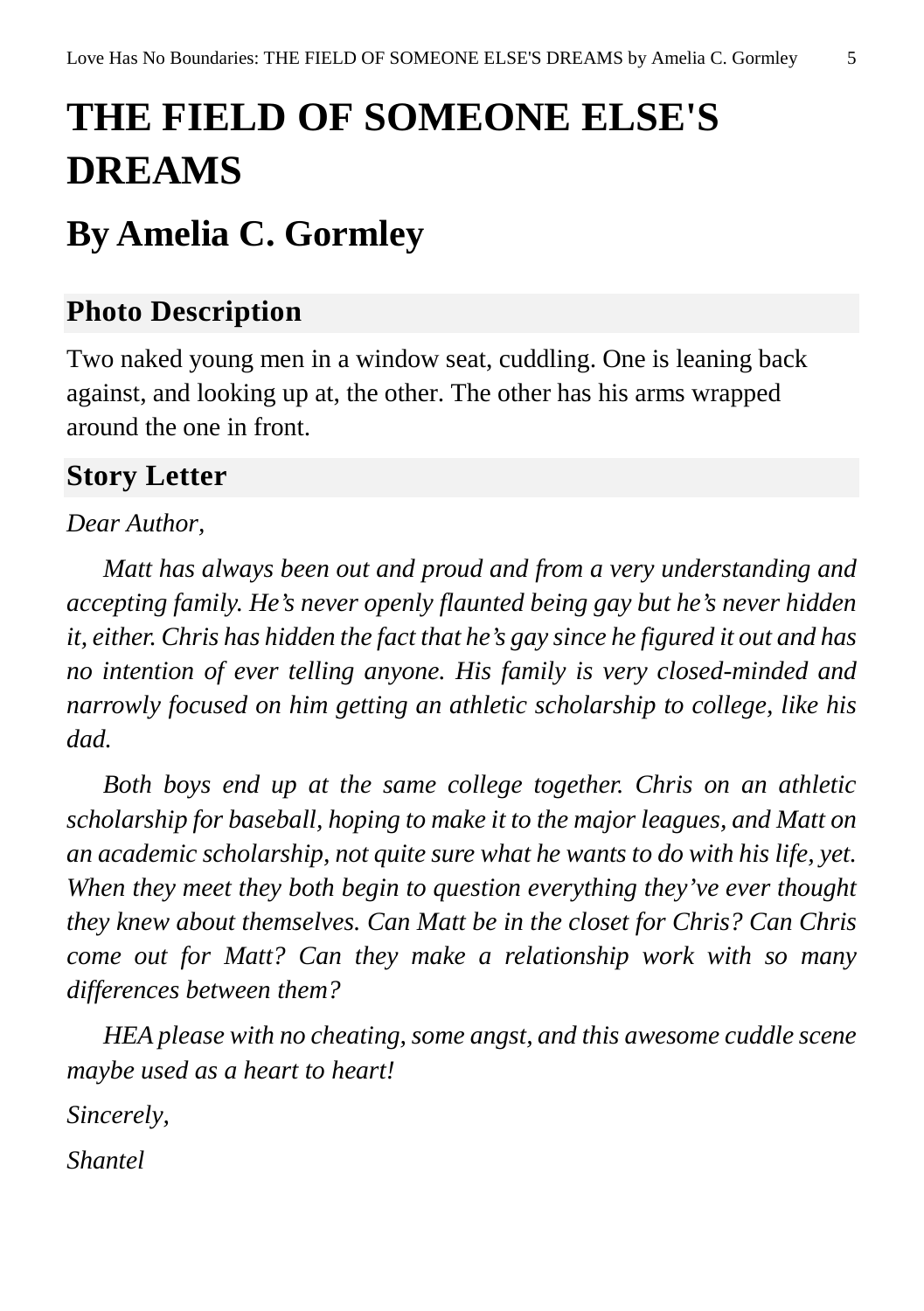## **Story Info**

**Genre:** contemporary

**Tags:** homophobia, coming out, twinks, hurt/comfort, sports, college **Word count:** 13,711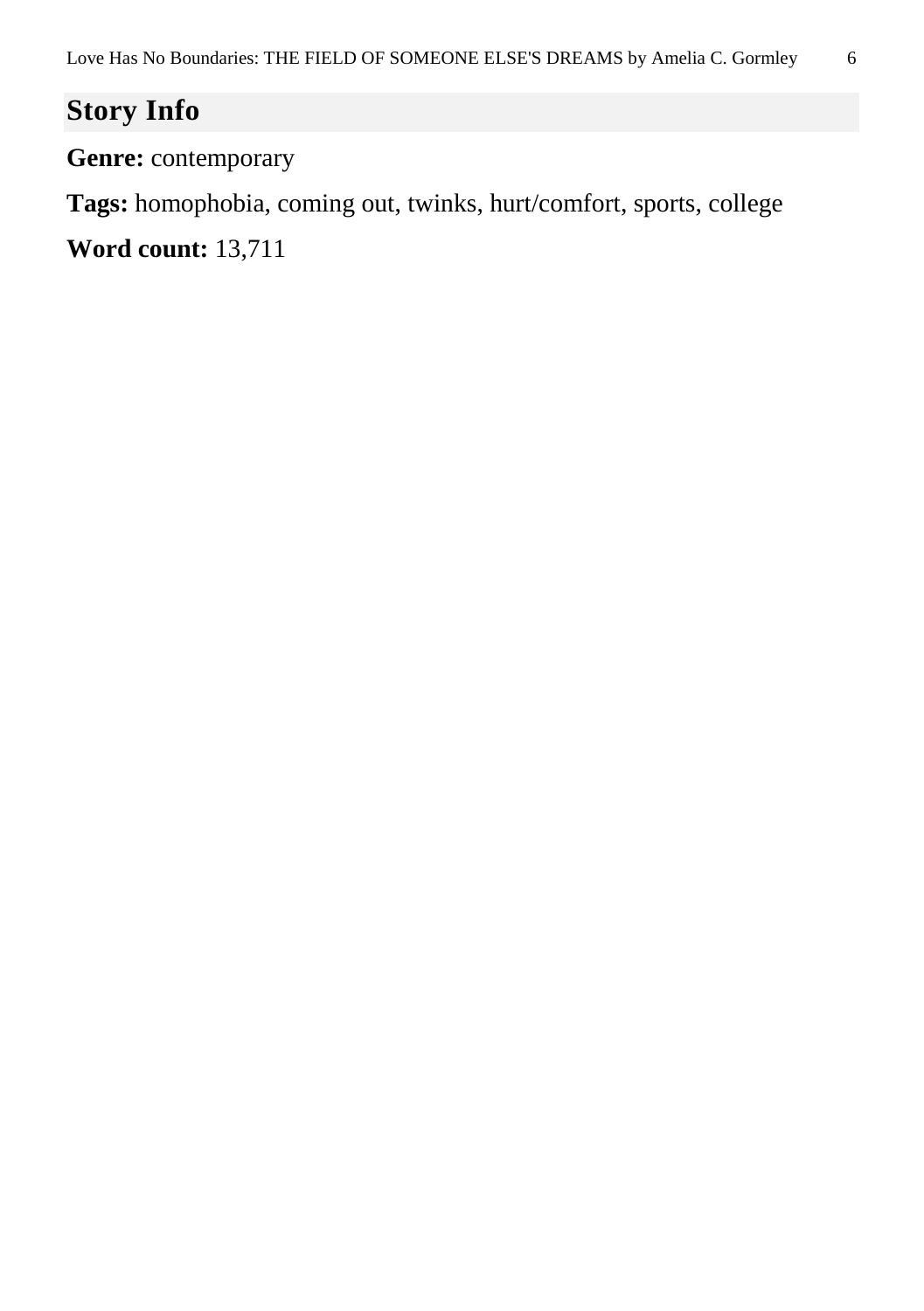# **THE FIELD OF SOMEONE ELSE'S DREAMS By Amelia C. Gormley**

If you'd asked me three months ago, I would have said there was no more thrilling sound on this planet than the resounding *crack* that happens when the bat makes contact with the ball. Even when you're not the one batting, even if you're just standing on base, awaiting your opportunity to run for the next.

It's a heart-stopping, pulse-pounding sound, the deafening shot of a gun signaling the start of a race. It's a sound that is almost always punctuated by the roar of the crowd and a rush of adrenaline. Did it foul? Will I make it to base on time? Will it be a home run? A grand slam?

It is, quite frankly, the only reason I played baseball. For that matter (in my humble opinion, at least) it's the only reason anyone would spectate baseball, the only reason the game exists in the first place. Without it, baseball is minutes upon minutes of tedium with no purpose. All of us, the team at bat, the outfielders, the crowd in the stands, we're all just milling around waiting for that sound to call us to action.

I'd managed to convince myself I was in love with that sound, and why not? I'd spent my whole life hearing my father rhapsodize about it. Most of that speech I just gave—except for the last part—were direct quotes, straight (you'll pardon the use of the term) from his lips. From the time I was old enough to swing a Wiffle bat at a hollow ball or tap a real one off a tee, I'd heard all about the glory of baseball. My family was one of those for whom the national pastime had become a religion. I had quite literally drunk the love of it in with my mother's milk; my parents had decorated the nursery in a baseball motif, with stenciled images of bats and balls and large leather mitts scattered around the walls, the sheets and comforter reflecting more of the same. My first stuffed toy hadn't been an animal of some permutation; it had been a baseball bat.

Funny how three months can unravel a lifetime of indoctrination.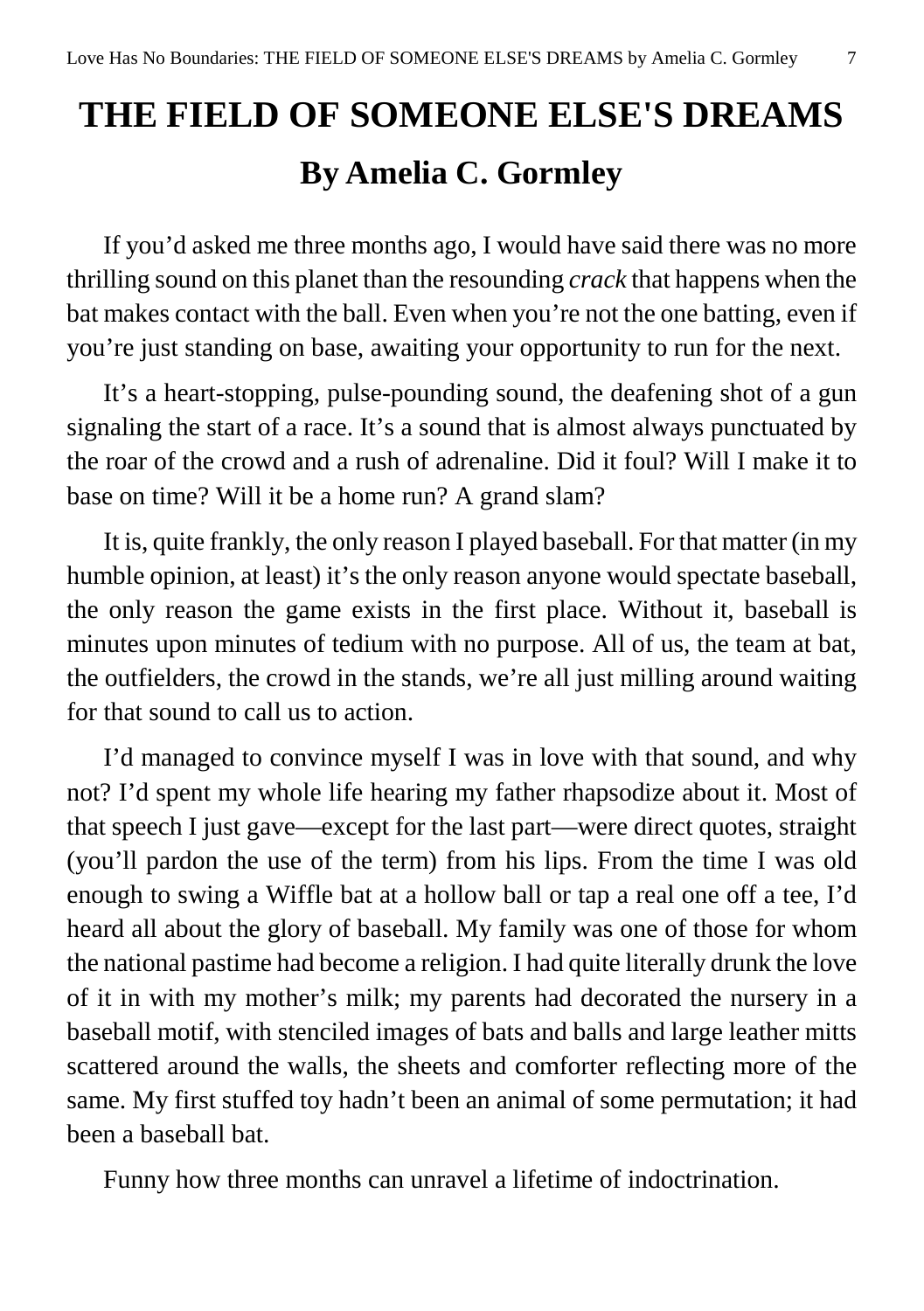"So when can he begin training again?" My father asked as I tried to push the arch of my foot against Matt's hand. With just the slightest bit of resistance, I felt my muscles begin to ache and tremble. My physical therapy aide backed off the pressure, frowning, and he looked at me instead of answering my dad's question.

"You had more strength last week. Did you overdo it?"

I shifted on the padded bench, trying to draw my foot out of Matt's grasp. "Just, you know, trying to build up strength."

Matt's mouth tightened and he darted a quick glance at my father out from under his long lashes. No need to guess whether or not he'd figured out at whose urging I'd overexerted. "Well, what you're most likely to build up is scar tissue that will permanently impede normal function."

I suppressed a wince as Matt's fingers gripped either side of the visible knot in my Achilles tendon and began to massage it firmly.

"Nothing wrong with trying to get around without the crutches for a while," Dad scoffed, clapping me on the shoulder. Sweat immediately began to bead on my forehead and I had to close my eyes and grit my teeth to try to conceal how much pain Matt's fingers were causing.

"Oh, sure, nothing wrong with going without the crutches… providing he has no interest in ever walking or running unaided again."

Fuck. Matt wasn't even trying for diplomacy this time.

Dad sighed with exaggerated patience. "He's not some pansy who'll keel over putting a little weight on a bum ankle. Back when I played ball, I played with sprains plenty of times. Doctors these days don't seem to get that. You don't pamper an injury; you find a way to work with it, not let it keep you down."

The corners of Matt's mouth went white at the word "pansy".

"I'm not a doctor, Mr. Boyden." Only someone as familiar with him as I was would miss the seething venom in Matt's undertone. "Just a PT aide. But if you would prefer more expertise, I could call Chris's orthopedist to consult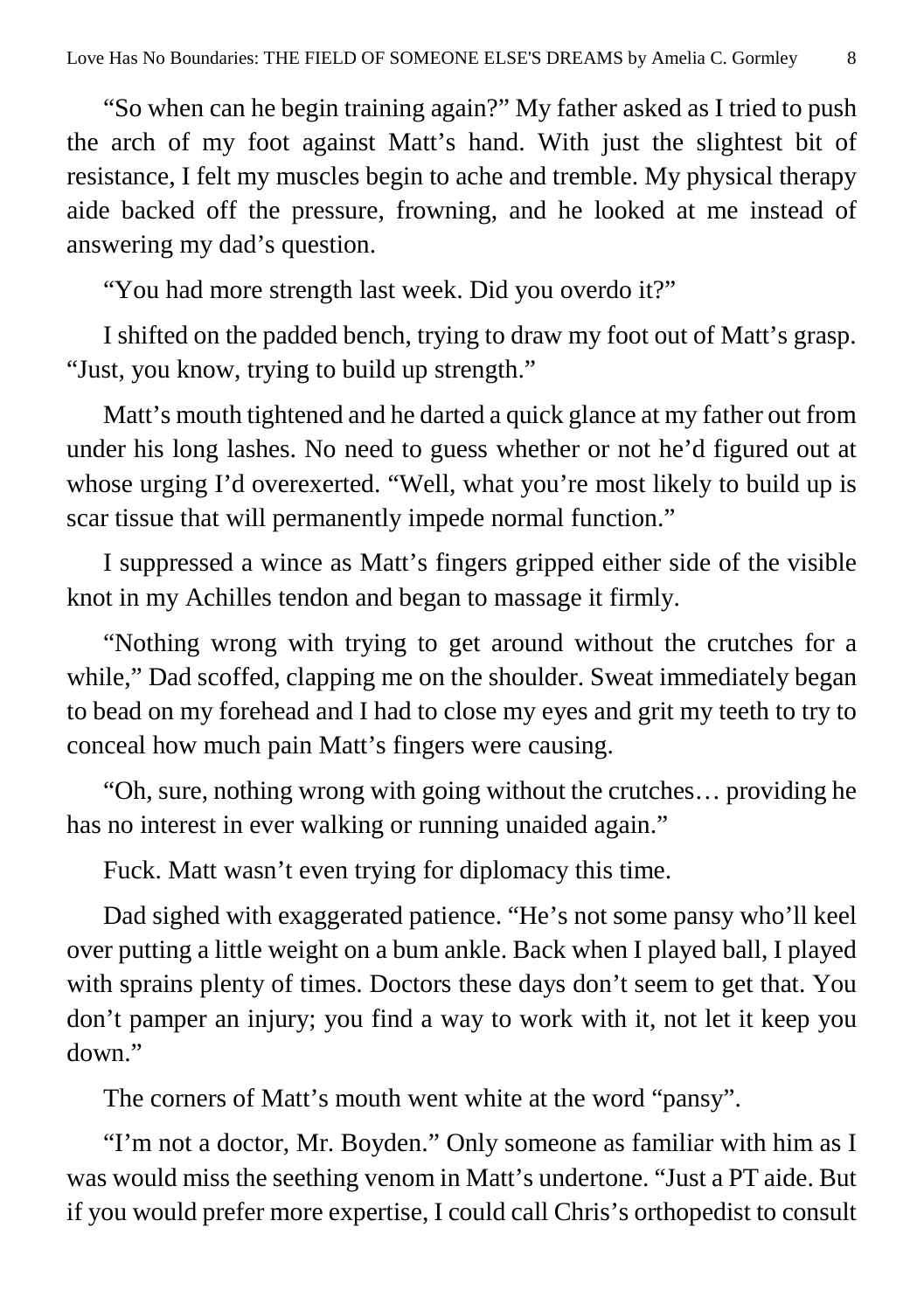with you. Or his physical therapist. They'll tell you the same thing. The fact that you ran on your sprains without giving the connective tissues time to heal completely means your joints today are weaker and more susceptible to reinjury. And what happened to Chris wasn't a mere sprain. It was a traumatic injury. A completely ruptured Achilles tendon improperly healed could have him on crutches or using a cane for the rest of his life." Matt leveled me with a flat look. "So, keep your weight off the ankle and use the damn crutches, okay?"

I could feel my dad winding up for a diatribe and jumped in. "Yeah, of course. So, what's been happening on campus while I've been away?"

"Not a lot. I've got a class with Topher Carlisle this term. It's good to be able to hang with him again. Haven't had a chance to do that since high school. Roll over. I'm going to go get an ice pack."

Obediently I flipped onto my stomach and Matt went to grab a clay-filled pack out of the clinic freezer. The clinic was eerily quiet this time of evening; I was the last patient remaining today, because my dad insisted I take the latest possible appointment so he could come with me to my therapy sessions when he had a chance. "To see how I was progressing," which was code for, "to bully the physical therapist into giving me the all-clear."

I took the opportunity to wipe the sweat from my face onto my sleeve, trying not to let my dad see my hand shaking. Fuck, but it hurt when they massaged the tendon to break up the scar tissue. And that fucking cold pack was going to hurt even worse.

"Topher Carlisle." My dad snorted once Matt was out of the room. "I remember when you went to school with him. Biggest fairy in town. Matt hangs out with him? You sure he's not—?"

I turned my face away so he couldn't see my grimace. "Matt's never made a secret of the fact that he's gay, Dad. He and Topher even saw each other for a little while in high school, though it didn't last long."

"What? You're telling me you knew about it, even back then? And you still hang out with him?"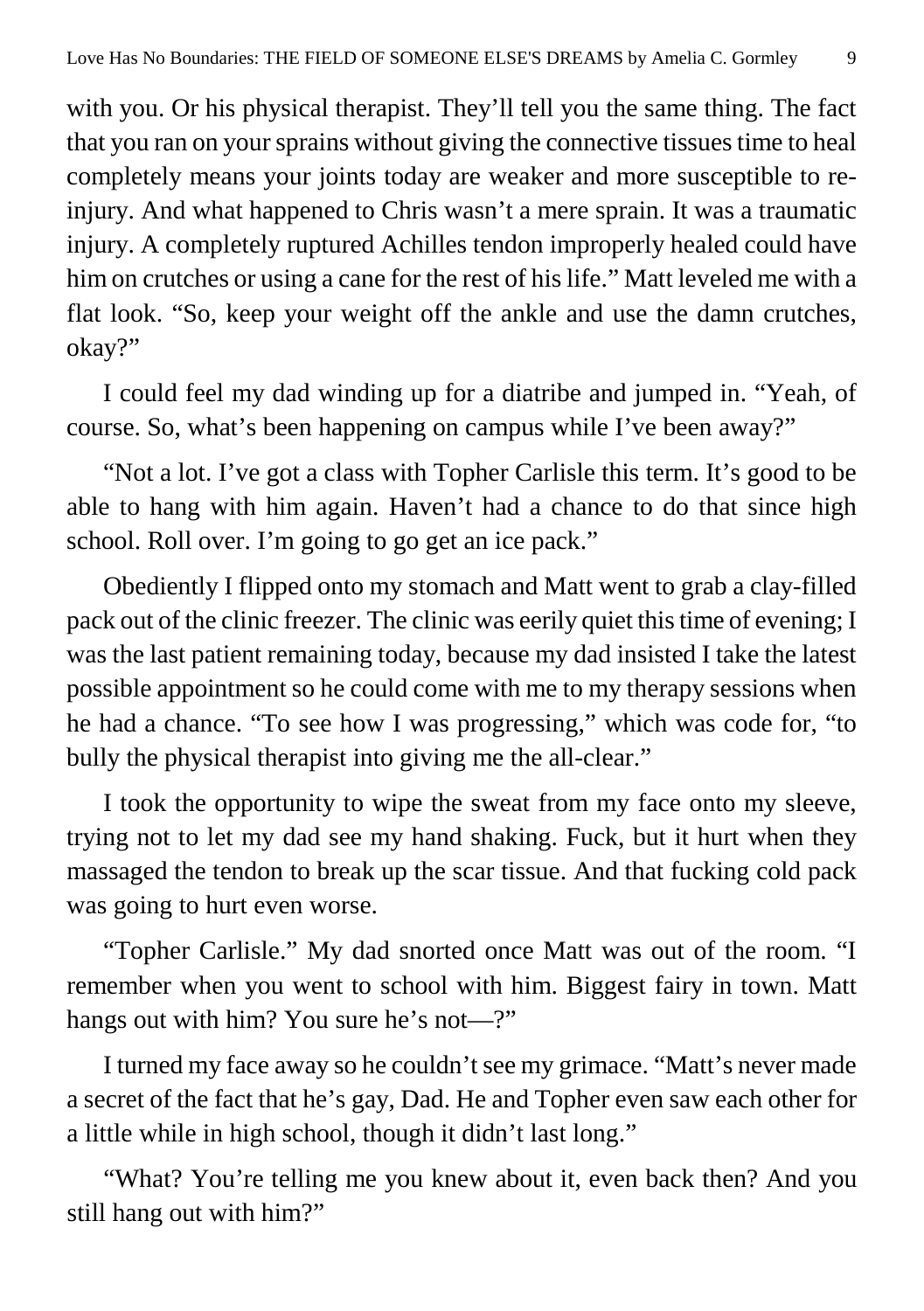"He's my friend." I kept my voice neutral, yawning to try to hint that the subject was tedious or I was exhausted. Whichever would shut Dad up the quickest. "And Topher's not a bad guy, though I don't know him very well."

"Well, he was good in those spring musicals, I guess." At least he was willing to grudgingly admit that much. "So, why didn't you tell me about Matt?"

"Because you didn't need to know. It's his business and his family's, not ours."

"The hell it's not! I let you stay over at his house."

"Don't worry, Mr. Boyden. Chris's virtue was always safe with me." The polite chill in Matt's voice was every bit as excruciating as the ache that settled into my ankle when he wrapped the cold pack around it. Dear sweet Jesus, it hurt. It felt like the biting pain when you've been outside in the snow too long, when you know you'd better get indoors soon because you're a few minutes away from the dangerous numb of frostbite settling in.

"Oh!" I felt my dad jump, and couldn't help but feel a little satisfaction as he began spluttering. "I didn't— I mean— It's just—"

"Don't you need to be getting to work, Dad?" My amusement was shortlived, and mostly I was just tired and in pain.

"Yeah. Graveyard shift this week." He pushed himself up fromthe stool he sat on with the same sort of larger-than-life energy he did everything. That's my dad. A giant. Big. Strong. Powerful. A veritable man's man. I often wondered how he'd ended up playing baseball when he was better suited to being a linebacker. I was no runt by any stretch of the imagination, but sometimes I felt like I disappointed him because I wasn't large and towering enough to break tree trunks in half with my bare hands.

"Okay. I'll see you soon, Dad." I flinched as he clapped me on the shoulder again and mumbled an awkward goodbye to Matt. Silence filled the empty clinic as I lay there and tried not to complain about the aching cold wrapped around my ankle. Matt didn't seem to be moving at all behind me, which meant he was probably standing there waiting for something.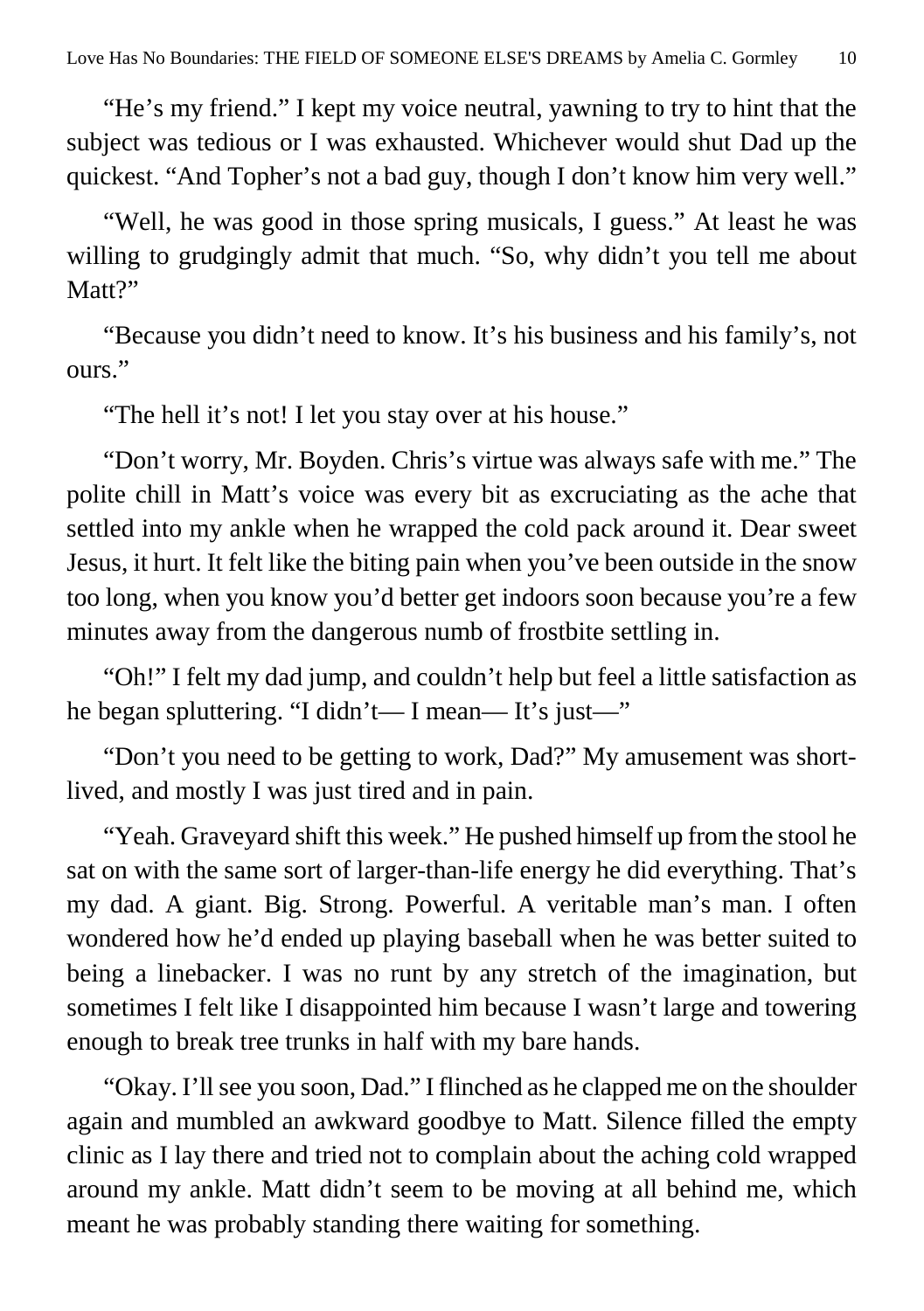"I'm sorry," I whispered at last, burying my face in my arms. The cold was uncomfortable, but I was starting to adapt, or the pack was getting warmer, and the pain of the massage had faded. Fuck. I tell you, if I had realized how much damage the helmet on a batter sliding into home plate could do to your leg, I would never have played catcher.

I felt Matt's hand settle between my shoulder blades, a touch justshort of a caress. The "just short" part made me ache far worse than the cold on my ankle.

"I don't know how much longer I can do this." He took his hand away. "I stand here week after week and listen to his casual slurs and I bite my tongue and I'm just waiting for you to say something and you never do."

Iswallowed and turned my face toward him. "Isuppose Ishould thank you for working the mention of Topher into the conversation. It gave me an opening to let him know he was offending you."

"That wasn't exactly the opening I'd hoped you would take."

"I know, but—" I shook my head, wishing he'd step around front so I could see him. "Still, maybe he'll learn a little tact now that I made it clear to him that you're gay."

His hand pulled away and the loss of its warmth was a new kind of ache. "Yeah, sure. Until I'm out of the room. Then there will just be one fag he'll be running his homophobic mouth off in front of, unawares."

"I'm used to it."

"You shouldn't have to be."

"I'm not like you, Matt. My family isn't like yours. They didn't make an effort to foster an open and accepting environment from the moment they suspected when I was a toddler."

"No, quite the opposite." At last, he lifted the cold pack off my ankle and the pain began to dissipate. "Your dad wouldn't mind seeing you crippled for life as long as it proved that you're a *real man*."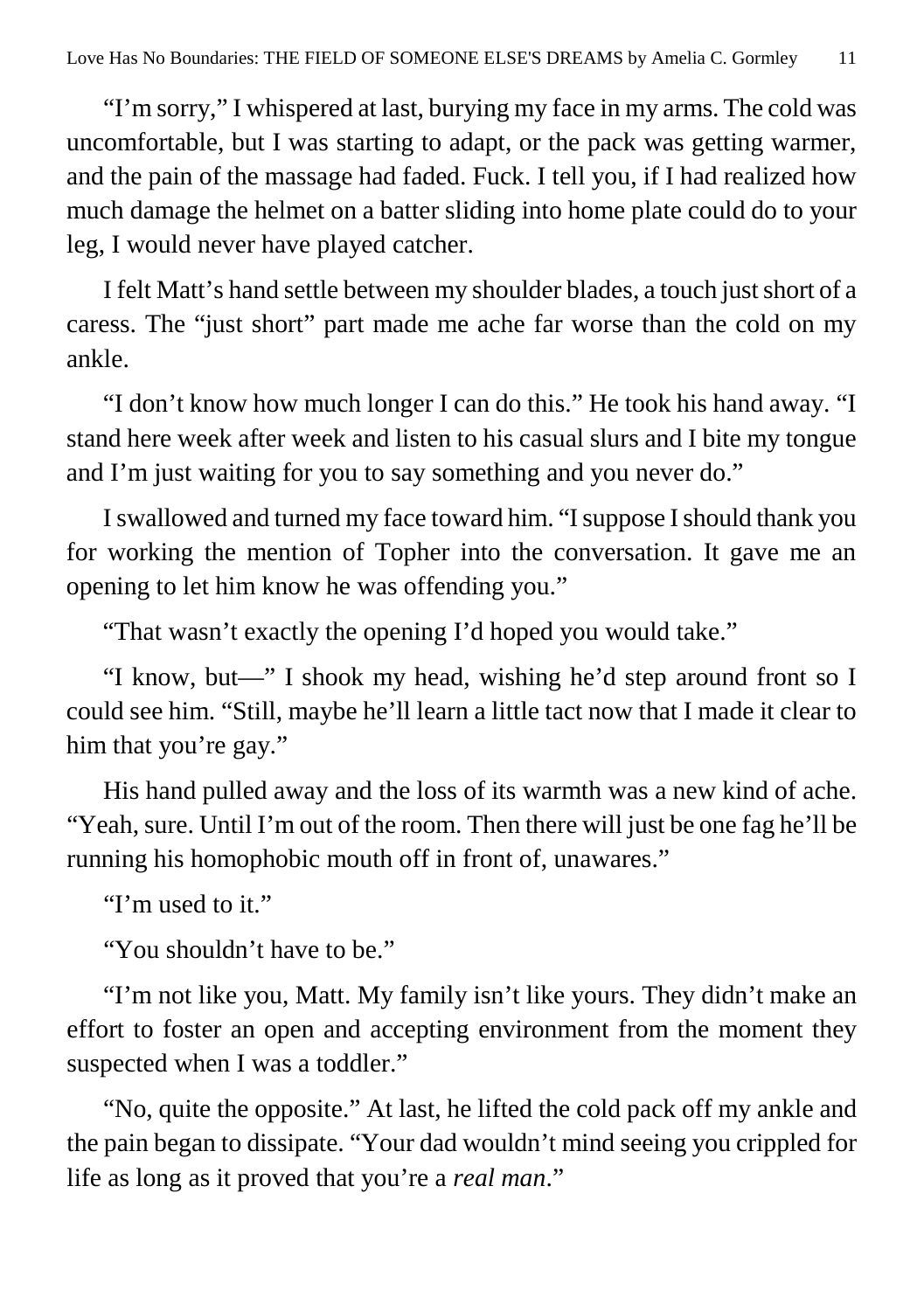"He's not a bad guy, Matt. He's just… a product of his upbringing. He doesn't know any better. He's a good dad, though."

Matt grumbled something inaudible before I heard him stalk out of the room with angry strides. I rolled up to sit on the edge of the padded table, my head hung low.

Fuck.

When Matt reappeared, he grabbed my socks and shoe for me. I hadn't even tried to hop down from the table without his assistance. He was pissed enough at me. He helped me into the huge, boot-like brace and then supported me as I slid down from the table, until I got my weight on my crutches.

"So, where am I driving you to tonight?"

I stood there with the pads of the crutches butted up under my arms and Matt so close beside me that I could smell his cologne and the minty/menthol scent of the therapeutic gel he'd massaged into my mangled tendons and ligaments.

"Your place? Please?"

The hard chill in his eyes softened, and his lips slowly drew up into a gentle smile. His dark green gaze held mine captive as he leaned in and brushed his lips across mine.

"Okay."

\*\*\*\*

Matt rented a first-floor bedroom in an old house that had been converted into co-op housing. It was by far the most spacious of the five bedrooms, though being the farthest away from the forced air heating unit, it wasn't the most temperature controlled. I levered myself onto the bed and laid my crutches aside, hugging my zippered sweatshirt around me while Matt turned on the electric space heaters and patches of warmth began to spread throughout the drafty room.

There was no more natural a caretaker than Matt. He was quiet as he put my crutches next to my side of the bed and knelt down to help me remove the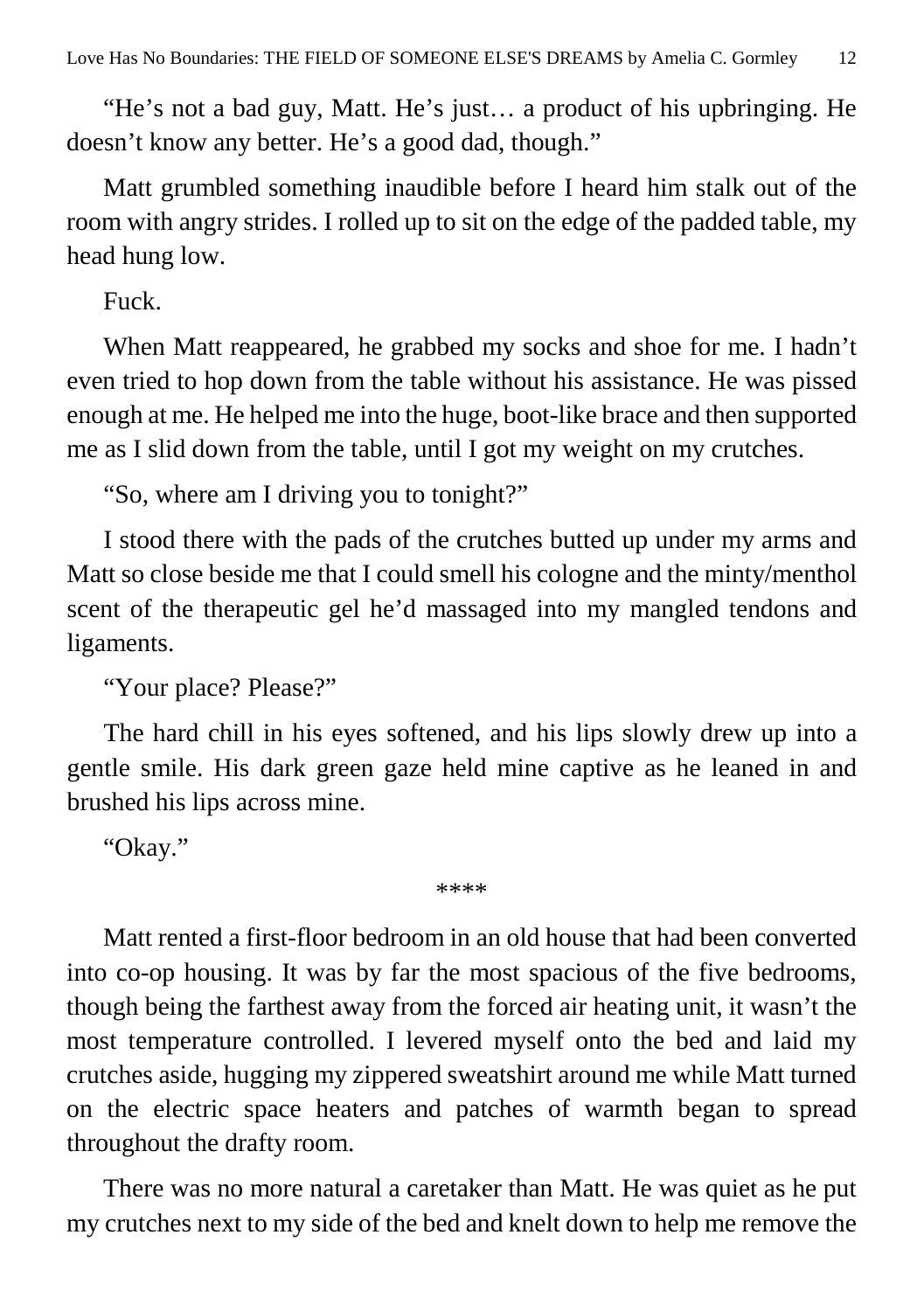brace he'd put on at the clinic. My stomach felt tight and heavy, guilt gnawing at me. He deserved better than he was getting from me. He'd deserved better the last time we'd tried dating each other, back in high school; why he'd come back for more of the same, I would never know.

I couldn't apologize again. He'd heard it all before and nothing seemed to change. I couldn't find a way to make myself come out to my family, which meant we could never be *together* in front of my family. I could never invite him to holiday dinners or admit to spending as much time with him as I did. I could never acknowledge him the way he deserved to be acknowledged.

I could never push back against my father's bigoted insensitivity in Matt's defense, much less my own.

"Ready for a shower?" Matt peeled my T-shirt, still damp with sweat from my physical therapy, over my head, gently massaging the back of my neck.

Ishook my head, closing my eyes at the touch. "I think I'd rather just go to sleep. I'll never understand how physical therapy can be so exhausting, when I barely even move."

"It'sthe pain." He reached for my belt, carefully helping me to shimmy out of my jeans without moving my ankle too much. When they were gone, he Velcroed another brace around the joint, lighter and slimmer than the boot I wore when I was out and about trying to be somewhat mobile. "That and the fact that the parts you *are* trying to move really don't want to move because they no longer have the strength to do so, so it requires a lot more exertion for a much smaller result."

"Right." I let him help me to the communal bathroom to brush my teeth companionably beside him, then back to bed. I stretched out, placing a pillow under my ankle as he undressed and slid under the sheets beside me, turning off the bedside lamp. "You're so good at what you do."

He stared at the darkened ceiling. "Yeah, too bad I'm not even sure I want to be doing it."

"So apply to film school already. Before you get stuck in this rut."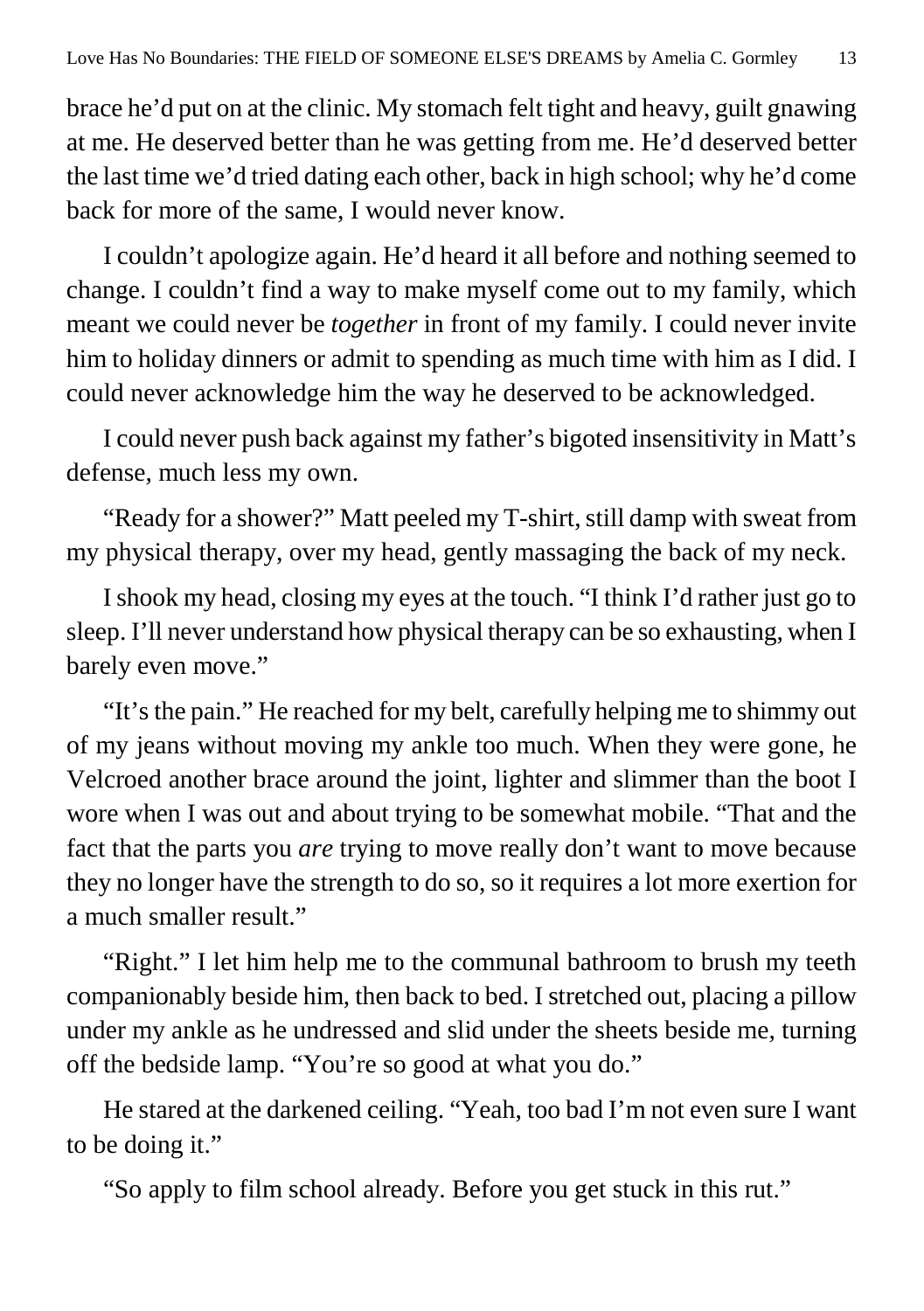"I'm never going to get anywhere doing the Film and Video Production degree here at Grand Valley, except maybe become a producer on some local news broadcast. I need to go to a school recognized for their filmprogram. But if I go someplace else, I lose my scholarship. So I'm kind of stuck."

My hand drifted across the narrow inches between us, my fingers lightly stroking his wrist. I didn't really have an argument ready for that. I understood all too well what it meant to be trapped by financial necessity. I'd just started high school when the Great Recession hit, and my parents had lost their jobs. Then we'd lost our house. They had eventually found work, working more hours and making far less than they had before. Their retirement funds had been gutted, and any hope that I'd had of going to college without a scholarship had been completely wiped out. That was when my dad's dreamof me attending school on a baseball scholarship, as he had done, and maybe even being recruited into the major leagues, had become an absolute necessity. I hadn't lived and breathed a day since the ninth grade when Dad didn't talk to me about the critical importance of seeing to my future.

"I wish I knew what to say." I picked up his hand and pulled it to my face, pressing a kiss to his knuckles. "I wish you could get out of here. West Michigan is a waste for you. You should be someplace like LA, at a school with lots of guys who don't have to hide who they're dating from their families. You should be with—fuck, I don't know—someone like Topher. Someone who just lets it all hang out and doesn't give a fuck what anyone thinks."

Matt's hand went still in mine and he abruptly rolled up onto his elbow, looming over me in the darkness.

"You can't seriously think I want Topher."

"Not really." I shrugged. "Mostly he was just the first example at hand. Though, you *did* date him."

"Yeah, for all of five minutes, by default, because he was the only other out guy at our school and I was all one with the *fuck that* over the idea of going to the Homecoming dance stag or with a girl."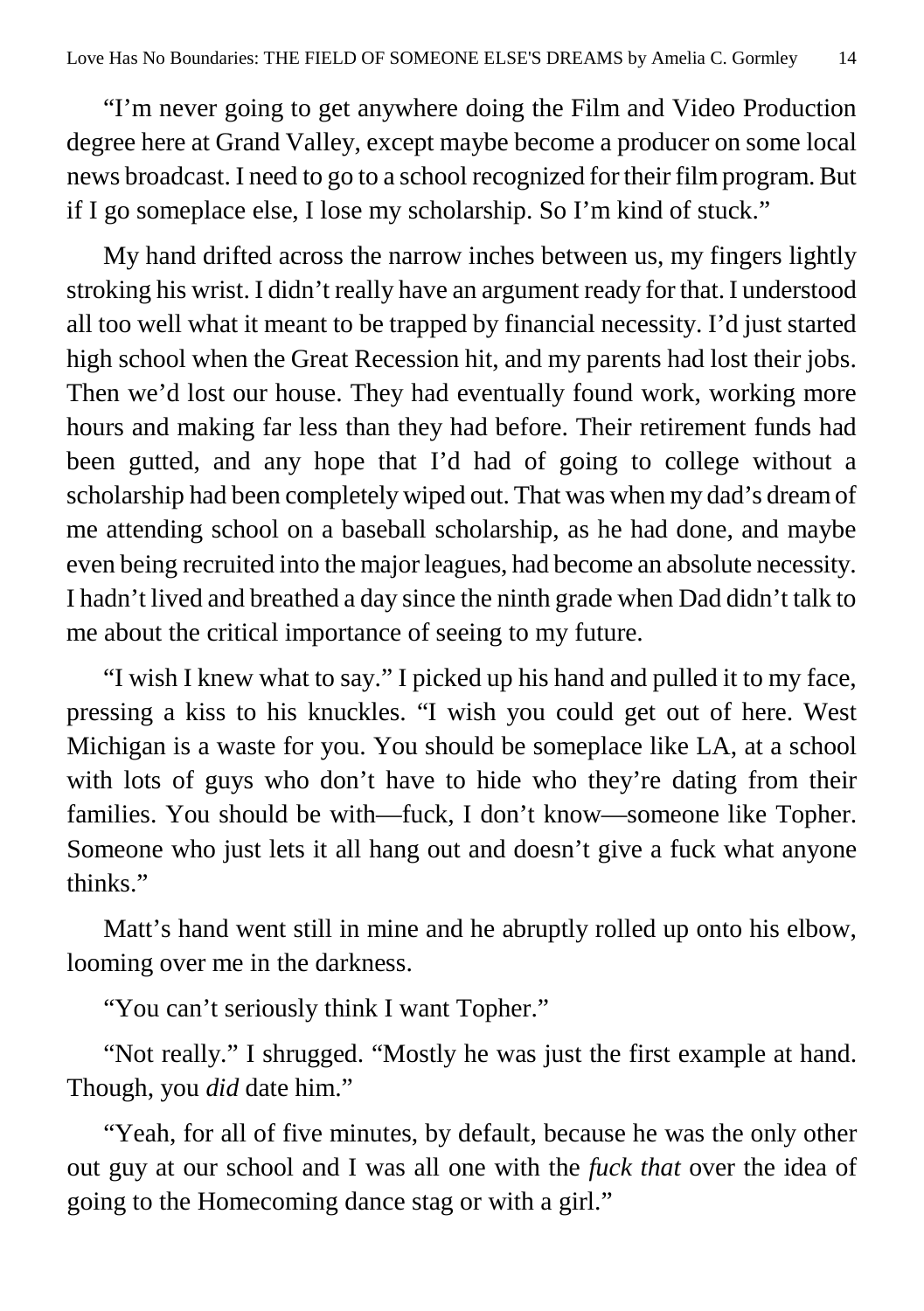"You can't deny he's pretty."

That made Matt laugh. "Well, yeah, he's beautiful, but he's too much. I may be out and proud, but he turns the flames up a little too high even for me."

I smiled wistfully at that. The truth was, I was insanely jealous of Topher Carlisle. Not because he'd dated Matt, but because he was just so *open*. Topher hid absolutely nothing, and he didn't bother to play anything low-key, even if it made others squirm. Our similarities began and ended with our first names and sexual orientation. I'd always hated him a little, just because I admired and envied him so desperately.

"Yeah, well, look at your alternative." My hand tightened on his. "I wouldn't blame you if—"

"It's not to that point yet." Matt caught my chin, planting a firmkiss on my lips. "I can put up with your dad's ignorance for a while longer. Maybe not indefinitely, but I'm not willing to give up on us yet. I'm praying you find a way to come out to your family before we hit that stage."

My throat felt tight. "I am, too."

"Hey." His mouth captured mine again, for longer this time. With more intent. "You're always a wreck after PT. Especially when your dad's there, because you push it too hard when he's around. Let it go. Deal with it later, when you're not so wrung out."

"Okay." I mustered a smile, catching him with a hand wrapped behind his neck, lingering in the kiss. His tongue slid across my lips, minty with toothpaste, and I let out a low groan, pulling him down above me.

Matt chuckled when he felt me press hard against his groin, but he was just as hard, his cock lining up alongside mine through the cotton of our underwear.

"Sure you're not too worn out?" His lips trailed a warm, damp path across my cheekbone to my ear, his tongue stroking inside the rim before his teeth scraped the shell.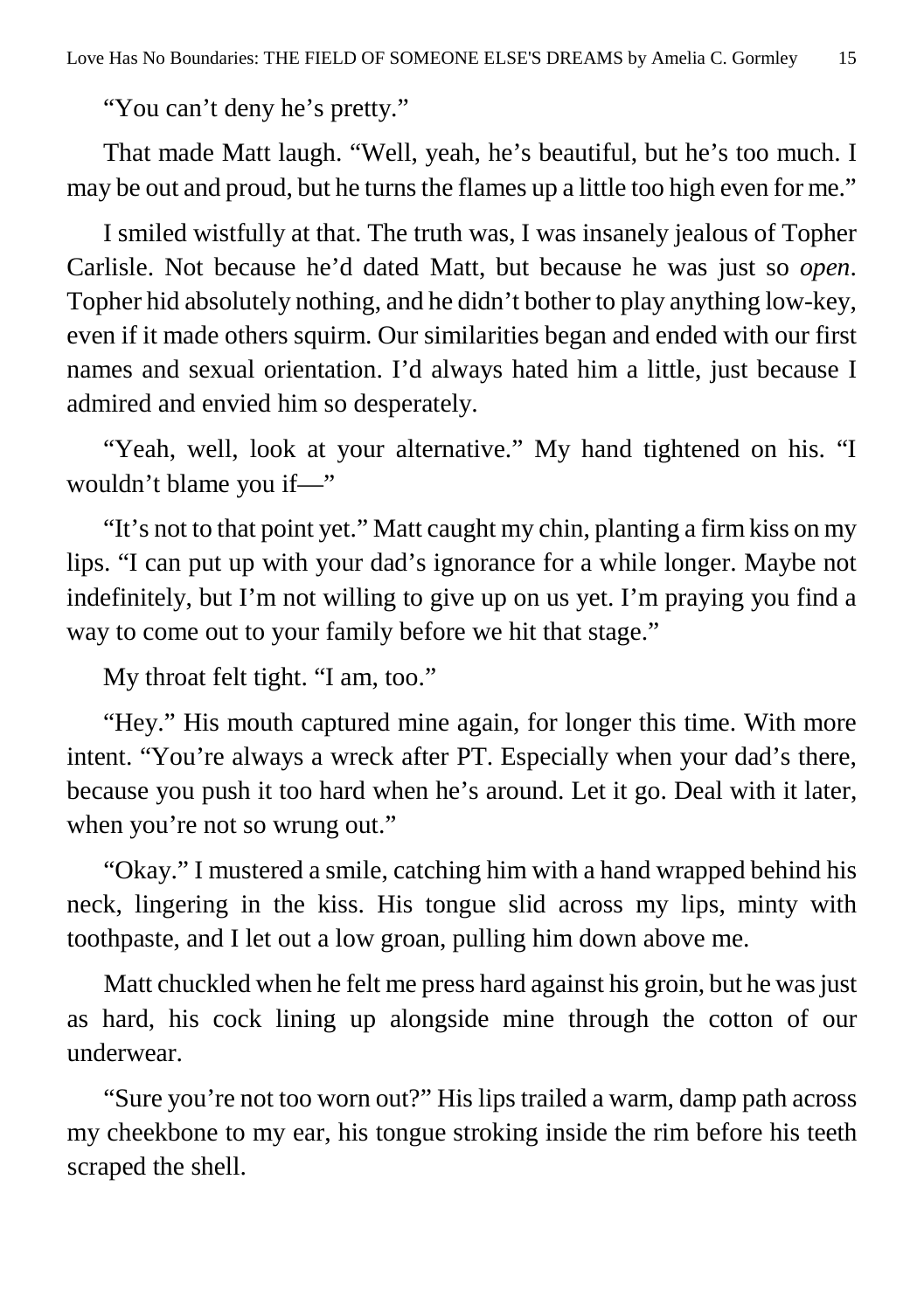Ismiled, tipping my head back to give him roomto work his way down my throat. My arms slipped around him, my fingers grasping the firm muscles of his back. "Never too worn out for this."

I rolled onto my stomach, slipping out of my underwear as Matt stuffed a pillow under my hips, and then his solid weight covered me, a whole-body embrace pressing me into the mattress. His lips and breath were warm, pressing kisses over my shoulders and the back of my neck, nuzzling the crease of my armpit, licking down the indentation of my spine.

"You smell good."

"Well, you feel good." I sighed into the cradle of my arms, lifting my hips to press up against him. The ridge of Matt's cock nestled in the crease of my ass and he rocked as he made love to my back and shoulders with his mouth, grinding me against the pillow until I groaned. Surely there was nothing softer on earth than his lips gliding across my spine, nothing more sensual than his tongue and the scrape of his teeth against my shoulder.

"Fuck me," I whispered, turning to see him over my shoulder. I snagged another kiss, moaning in unison with him the next time he rocked. Puffs of his breath erupted against my cheek and neck as he drew away again.

Those sharp exhalations were a sound I'd come to cherish far more than the crack of a baseball bat connecting with a ball. They were only one note in a veritable symphony, though, the percussion that underscored the tearing of a condom wrapper, the crinkling noise of the rubber unrolling, the slick sound of lube being smeared around…

…My own half-pained whimper as he pressed into me.

Matt's breathless gasp against the back of my shoulder. "Fuck. Oh, *fuck*."

Those were the sounds that were precious to me now.

Like I said: a lot can change in three months.

\*\*\*\*

*"There's one good thing about hiding it from my parents."* My seventeenyear-old self had moaned as Mattsucked on the side of my throat. *"They don't*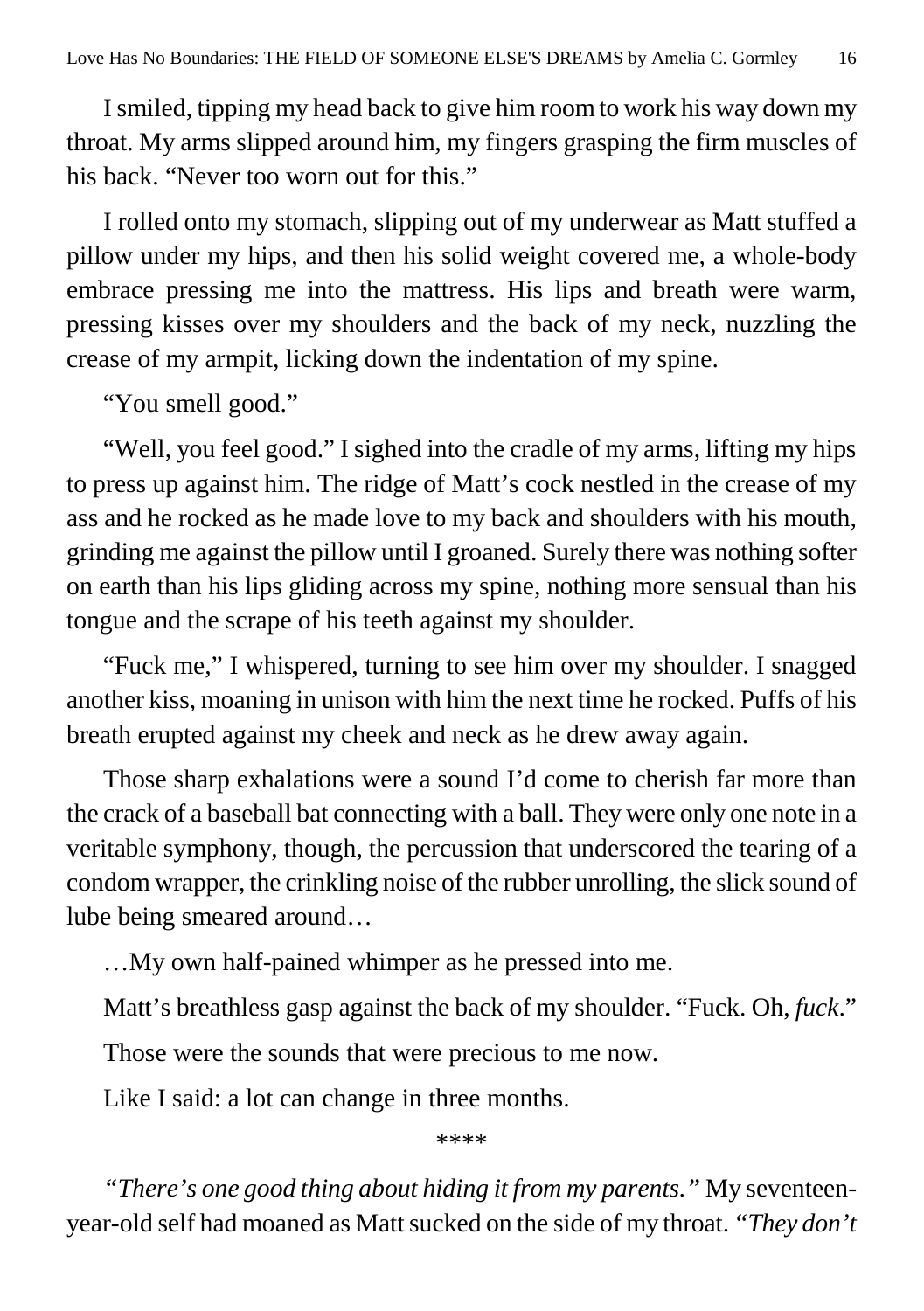*bat an eye when I tell them I'm staying at your place overnight studying for a test tomorrow."*

*"And my parents"—He abruptly flipped me onto my stomach and attacked my back with his mouth—"just don't give a fuck. They know I'm gonna have sex,so they fling me some rubbers and give me lots ofsafe sex lectures and tell me to be smart."*

*"Aren't you worried they might hear us?" I groaned when his teeth scraped the back of my neck.*

*"Nice thing about having a basement bedroom when everyone else is upstairs. If no one has teased me about the noise I make jerking off by now, I think we're safe. Although, if you were to look above the drop panels there on the ceiling, you'd see I've stuffed the space between the ceiling and pipes with lots of egg-crate foam." He pointed up at the heating vent in the ceiling "I even stuck some in there. At least for now. If we wanna bone once it's winter, we're just going to have to take our chances."*

*"Really?" Curiosity jerked me out of my testosterone lust-haze and I turned my head to peer at him. "When did you do that?"*

*"Last week." His lips were soft against my shoulder. Then my jaw. And finally my mouth. "After you said you wanted to move past hand jobs and the occasional blowjob."*

*"Oh." As far as romantic gestures were concerned, soundproofing his bedroom was a little on the iffy side, and yet I melted. This meant enough to him that he was willing to make certain I didn't walk away from our first time with any reason for shame or embarrassment.*

*Irolled onto my back again, drawing him down above me. He feltso safe; I didn't know the last time I felt safe. I don't think I had, since I'd finally admitted to myself that I was gay. I wasn't sure what I'd do when he graduated nextspring and left me alone at Jenison High for another year, with no one here who understood me. Hell, even Topher would be graduating.*

*"I love you," I whispered, lifting my head for a kiss.*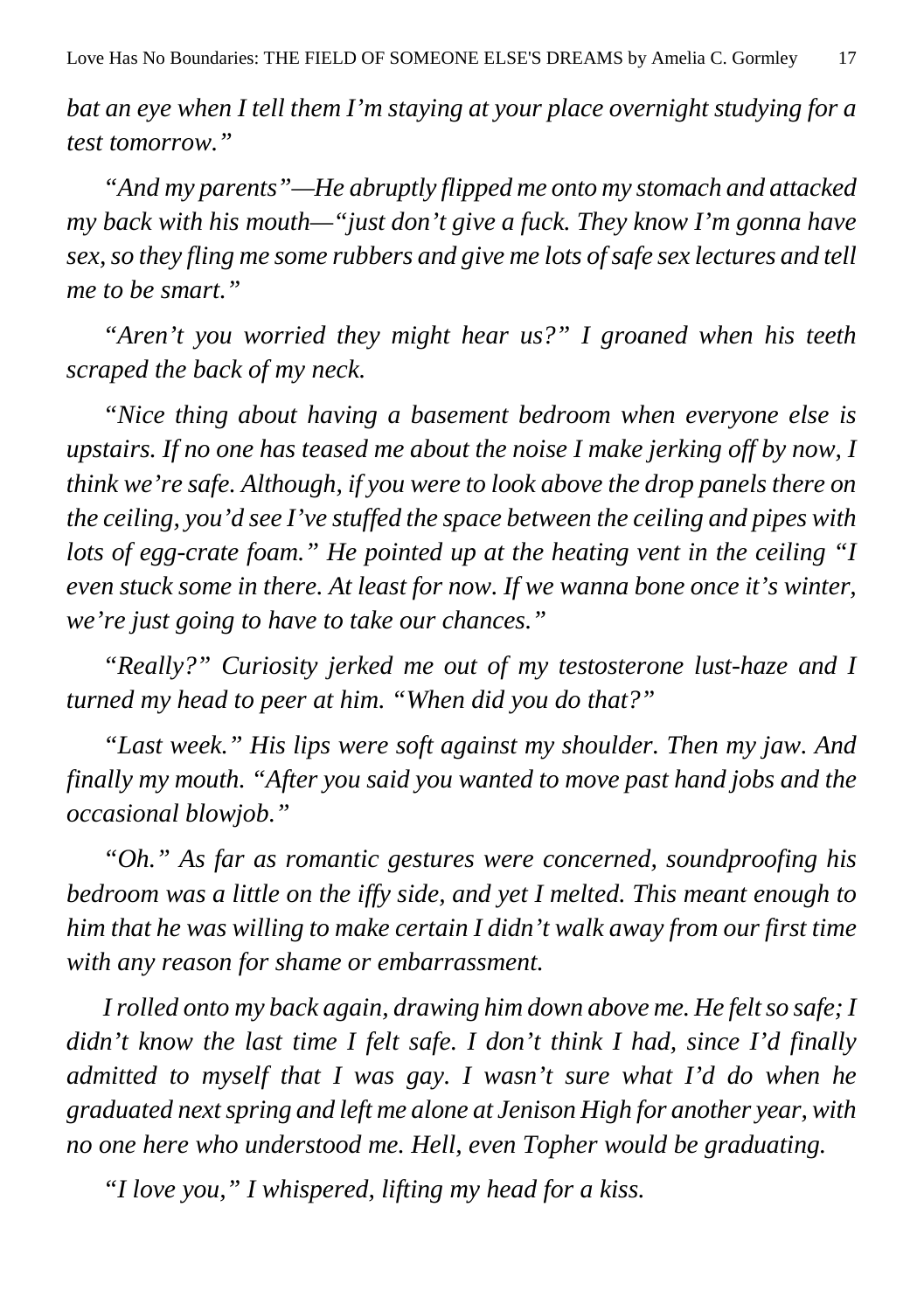*Matt smiled serenely and reached for the button on my jeans. "Of course you do."*

#### \*\*\*\*

I woke in the middle of the night with my ankle aching and a foreboding tension in my calf muscles that suggested I might get a charley horse if I wasn't careful. Beside me, Matt snored softly and I realized I'd forgotten to set out my pain meds and a bottle of water beside the bed like I usually did, so I wouldn't have to get up in the middle of the night. Maneuvering carefully, I reached for my crutches and levered myself out of bed, trying to keep the weight off my ankle.

The space heaters had taken the edge off the chill, but drafty pockets of cold still littered the back bedroom. Tonight the cool felt good; since my injury and subsequent surgery, some nights I woke up sweating fiercely with no idea why. Wrangling myself into a robe felt like too much work, so after I swallowed my Tylenol with codeine, I lurched across the room to its one redeeming feature.

Before winter had set in, the huge bay window with its padded reading bench had been my favorite part of Matt's room. I'd spent a lot of time there after my surgery. In the sunlight filtering through those leaded panes, I'd passed long hours trying to keep up with my school work and figure out ways to explain to my family why I wasn't staying in my dorm room instead. Matt had generously gone along with the fiction that he had temporarily moved upstairs, and that he and his housemates were allowing me to stay in his usual room so he could help me until I got back on my feet, so to speak.

It had been a flimsy story, and I was surprised my dad bought it. I could practically see steam rising from Matt's ears as I'd rambled off the convoluted lie, but he hadn't contradicted me. Past Dad's shoulder, however, he'd given me a look that warned me I'd just burnt one of a very limited number of free passes.

The reasons I hadn't come out in high school had seemed so clear. The only way I was going to be able to afford college without accumulating a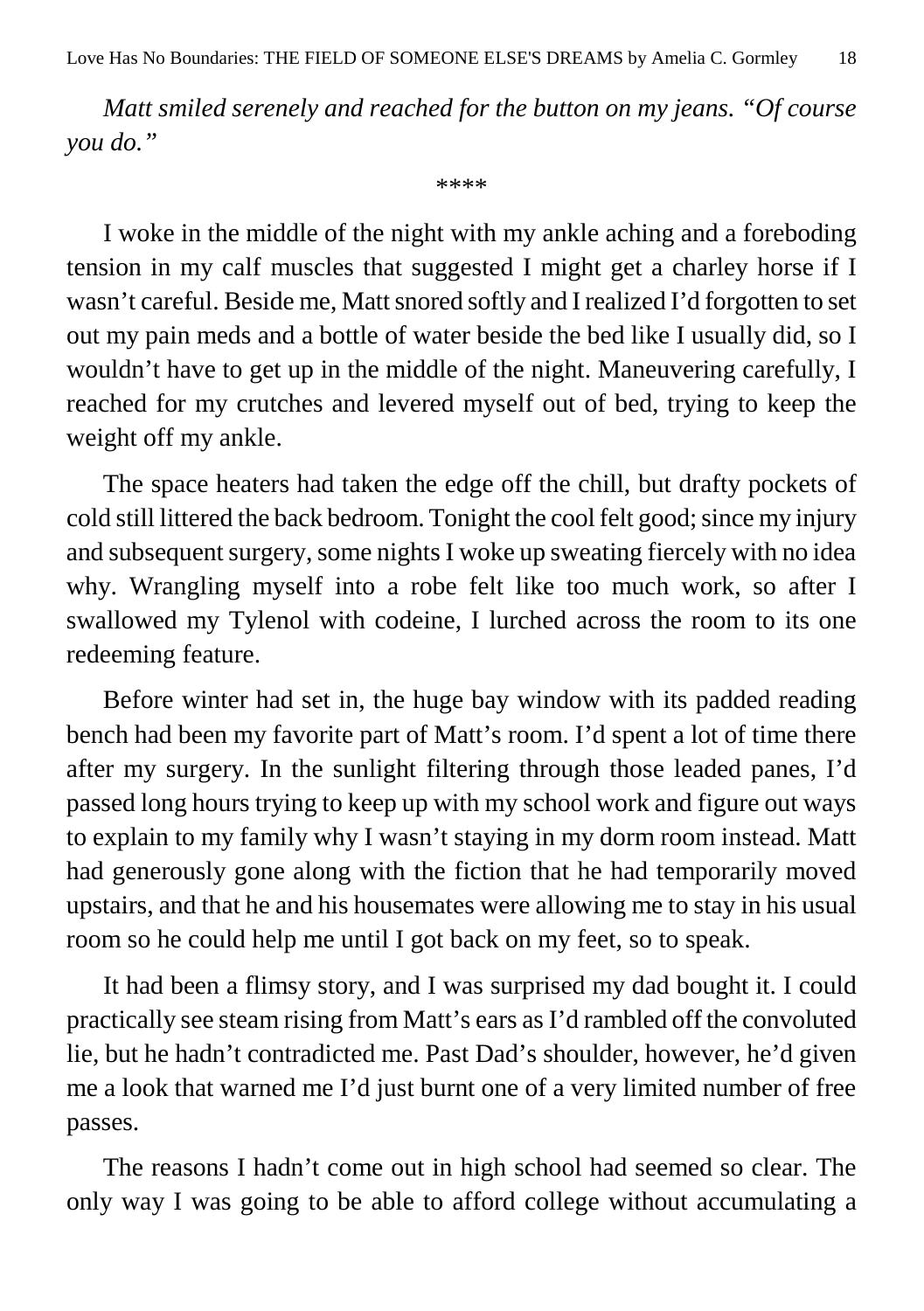crippling amount of debt was to get a scholarship, and baseball had been my best bet. My dad had hammered home time and again how important it was that I not jeopardize my standing on the high school team, that I do everything possible to get my coach to recommend me to college recruiters. And in the Grand Rapids area—a region dominated largely by the Christian Reformed Church, a denomination so conservative that they only allowed women representatives in their synod in 2008 and they still have individual congregations branching off in protest of that move—there was every reason to believe that coming out could get me driven off the team by my peers, or possibly even prompt my coach to find a reason to exclude me.

The reasons had been clear to me, at least. Matt hadn't agreed. When he'd realized I would never attend prom with him or greet him after class with a kiss, he'd decided he deserved better and had broken things off.

I hadn't blamed him. If keeping my secret made me feel like shit, I could only imagine what it must have felt like for him to *be* the secret.

The freezing cold outside seeped into the alcove, leaching the warmth from my skin as I sat there sipping my water. The reasons I'd had in high school didn't track anymore. I'd already gotten my scholarship. It was unlikely GVSU was going to take it away if I came out of the closet. They'd be more likely to take it away if I wasn't in shape in time to begin training for next season, which was a distinct possibility. The Achilles tendon tear had only been the most traumatic of my injuries when that runner had slid into home, colliding helmet-first with my ankle. All the connective tissue around the joint and even down into the foot was fucked up, and the recovery period could last up to a couple of years.

The chances of me returning to school next year were pretty damned slim. Which was, simultaneously, both the best and the worst argument for me coming out. On one hand, it wouldn't matter to my academic future one bit. On the other hand, where would I go when I couldn't go back to school if I estranged my family?

"Aren't you freezing over there?" Matt's sleepy mumble filtered out from the mass of covers on his bed long before his tousled blond head emerged. I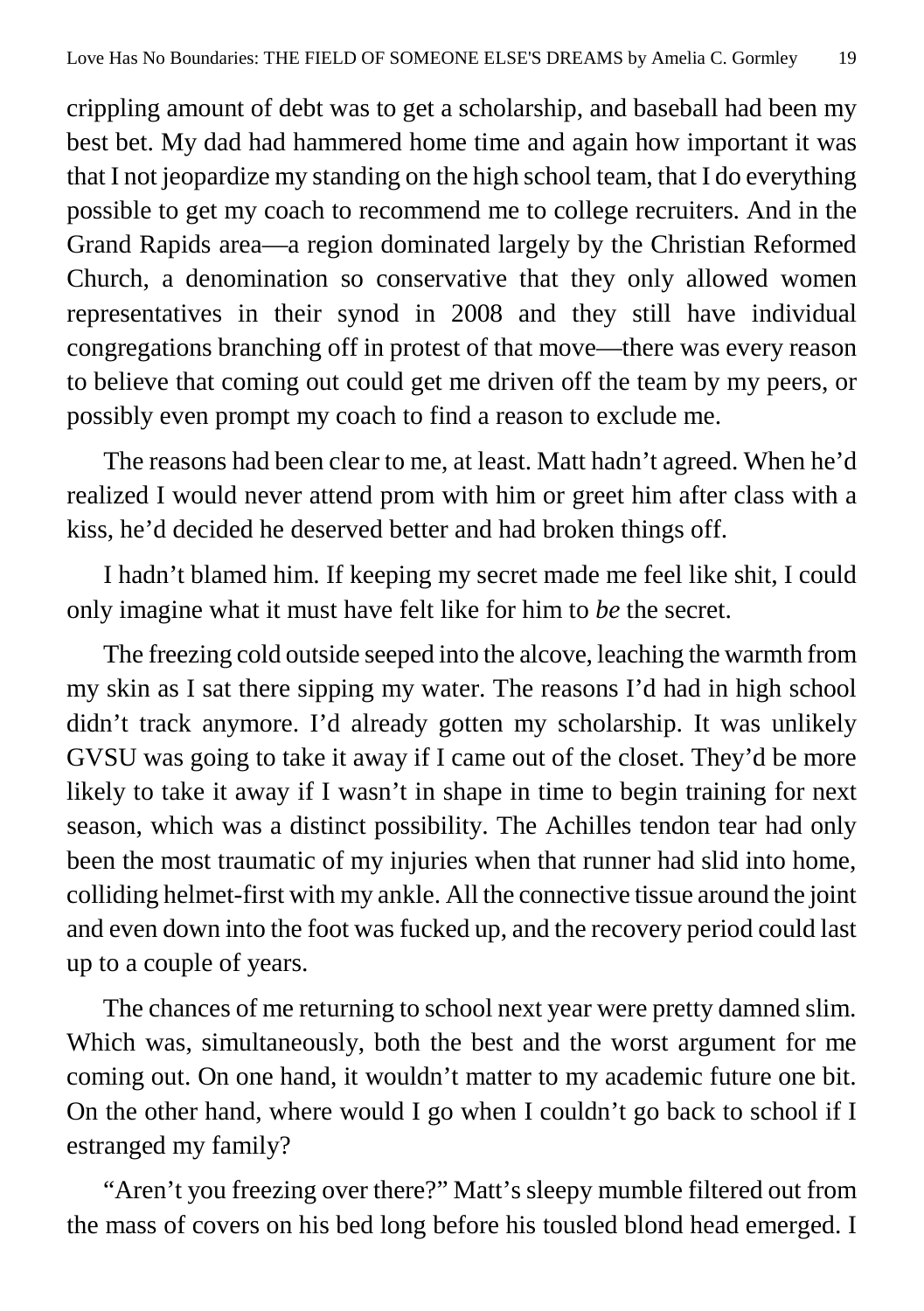smiled at the sight of him. My perfect, tall, blond, broad-shouldered Dutch boy.

"Honestly? Yeah."

"Then come back to bed. Do you need help walking back?"

"No." Isighed, looking out at the snow-covered lawn in front of the house. It was one of those perfect winter nights when the sky was cloudless, so that the moonlight reflected so brightly on the snow, it could almost have been day. Tendrils of frost were slowly creeping their way inward from the edges of the panes of glass in the bay window. Everything seemed cast in an cold, ethereal glow. "I'm just thinking."

"Warm thoughts, I hope." With an exaggerated "brrr" he flung back the covers and dragged a comforter around hisshoulders. It trailed behind himlike a cape as he crossed the room. "Scoot forward."

I inched up and Matt slid in behind me, wedging himself between my back and the wall and wrapping the comforter around us both. He grumbled and rubbed my arm nearest the window briskly.

"Jesus, any longer and you'd be an icicle."

"Sorry." I leaned my head back against his shoulder, letting his warmth thaw me.

"Oh, did I tell you what Topher said his plans for next summer with Morgan Gardner are?"

I shook my head. "No, you didn't."

Matt chuffed a soft laugh against my shoulder. "Apparently Morgan's family has a house on Lake Michigan near Saugatuck, so they're going to be spending all summer there. Can you imagine?"

"Saugatuck? That's a little south of Holland, right?"

"You've never heard of it?"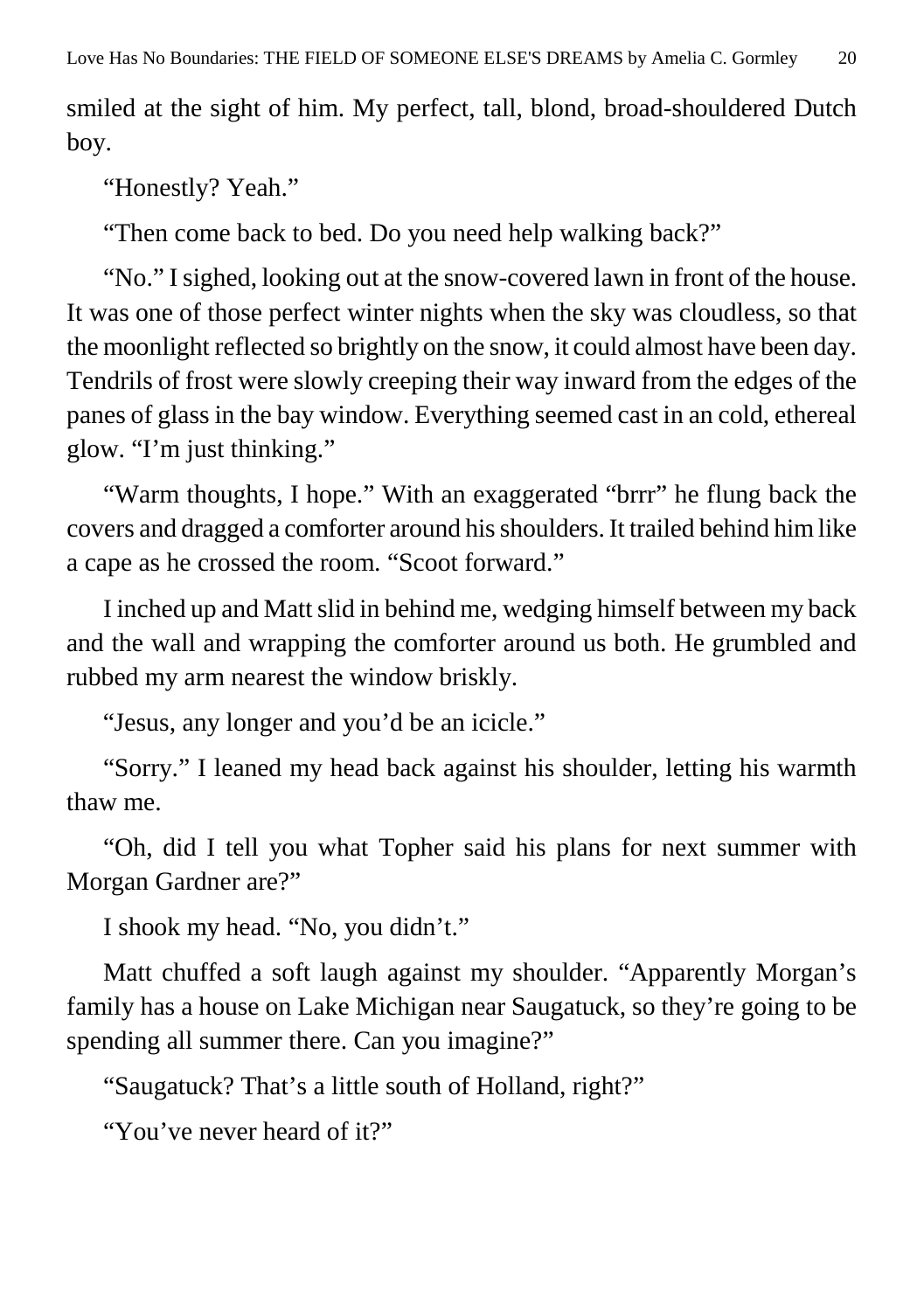"I remember one time when I wasin junior high, my mom wanted to drive down there and tour for an afternoon because it's supposed to be picturesque, but Dad didn't know why she wanted to go see a town full of fairies."

I could practically hear Matt's eyes roll. "I dunno, sounds like heaven to me. A gay vacation hot spot not an hour's drive away. Just think about it. Maybe we could go down there sometime when you're on your feet again. Spend the night at a B&B, eat dinner someplace where no one would bat an eye if I held your hand at dinner or kissed you in public."

"That sounds wonderful." I heaved a wistful sigh. "Maybe we can go at spring break. I'll tell Dad I'm going to Tampa with some friends or something."

I felt Matt stiffen behind me and realized what I'd said.

"Fuck." I cursed the codeine for making me thoughtless.

"Is that how it's going to be?" Matt's voice was barely audible behind me. "I thought it would be different, us here at college together. That we wouldn't have to hide. But you still won't do anything resembling a display of affection in public in case someone you know from high school sees you and spreads rumors back home. And now that's supposed to go on for another four months until we have to sneak away forspring break? What about the holidays? What excuse are you going to come up with to spend time with me then? Or are we just not going to see each other for the better part of a month?"

"No. No! That's not what I— I wasn't thinking when I said that. I'm sorry."

His sigh sounded bitter, but his arms tightened around me.

"You know, I almost wish playing were an option for you this upcoming season. It won't be, not that your dad will accept that just yet, but if it were…"

I tried to relax against him again, tried to reclaim the warmth he'd brought with him when he'd sat down behind me. "If it were, what?"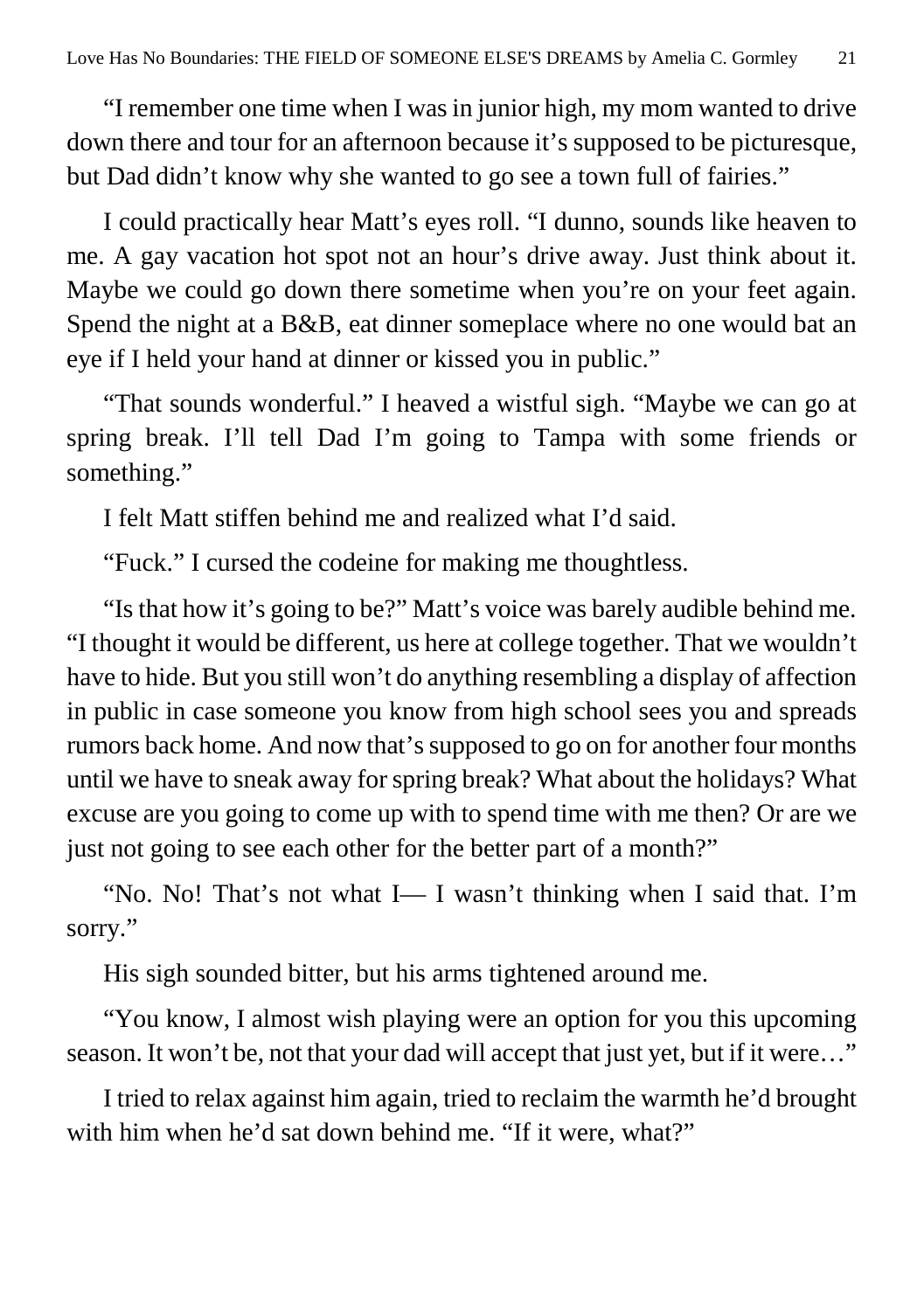"I've daydreamed of walking up to you after a game and kissing you, right in front of everyone. Just tearing through all the bullshit and doing what your teammates' girlfriends do with them."

"Then why haven't you? You had plenty of chances during the fall scrimmage season before I was injured."

"Because it has to be your choice. I can't make it for you."

My throat felt tight and I pulled his hand up to my face, pressing a kiss to it. "I wish you would. I wish you'd just… take that plunge for me."

"You know I can't."

"Doesn't stop me from wishing."

His lips brushed the top of my shoulder and he pulled the comforter more securely around us both.

"I love you, Chris. I have since before my senior year of high school. Even after we broke up, even when I tried to date other guys or just fuck around in clubs, I missed you. Wanted you."

"I love you, too. I just—"

"I don't need to hear the reasons and excuses. I know themall. And I know it's easy for me to say 'just do it, already' when I live such a charmed life where my family's acceptance is concerned. I know it's harder for you."

I turned my head to try to look back at him. "Why do I hear a 'but' coming in this?"

"I don't know if it's a 'but.' Not completely. I hate the idea of issuing ultimatums, because you know, it's not like there's not already enough pressure riding on this decision. But you should be on alert that I'm probably going to hit the end of my tolerance sooner, rather than later. I want to be able to have my *boyfriend* over for Christmas, not just some friend from school. And I definitely don't want to try to remember some convoluted fiction for how I spent spring break so I don't reveal that I actually spent it making love to you in some romantic bed and breakfast in a vacation town known to be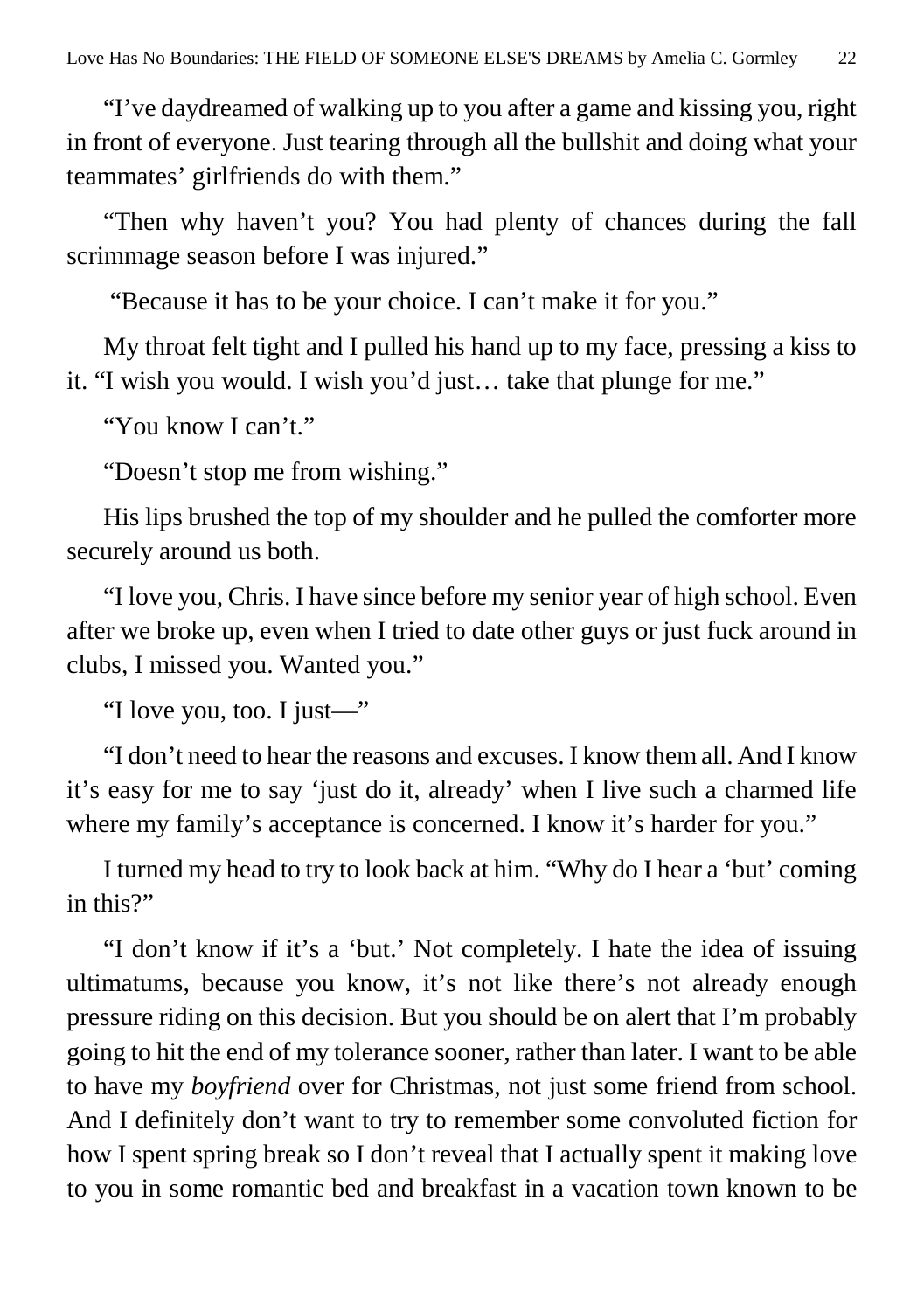popular with queers. I can't deny who I am, and I don't want to deny who *we* are."

"I understand." Jesus. My chest hurt like I'd been punched dead in the sternum at the implied *or else* in that speech. It wouldn't be so bad if he were unjustified, but he wasn't. Not in the slightest.

"Good." He kissed my shoulder again, then nudged me upright. "Come on. It's freezing here even with the blanket. Let me help you back to bed."

Safely back in the warmth of his bed, Matt surrounded me. He engulfed me not just with his arms, but with his entire body, his entire presence.

"I'll give it a few more weeks," he whispered into the darkness as sleep continued to elude me. "Until the holidays. After that… we'll see if I've got it in me to give any more."

\*\*\*\*

The days spun rapidly toward winter break and I hovered indecisively between my options. Every time I saw my dad I wanted to say something, but the conversation never drifted toward any sort of gracefulsegue, and each time I tried to steel myself to simply blurt it out my vocal cords froze, locking the words in my throat until they threatened to choke me. No amount of telling myself how much Matt deserved it seemed to overcome that paralysis.

"That's where you're going wrong, baby." His fingers stroked up and down my spine as we lay in bed and I confessed the difficulty to him. He hadn't brought the subject up again after that night when we'd discussed the holidays, but it was on my mind constantly. "You can't do it for me. It has nothing to do with me. This is about *you*, what *you* deserve."

"How can you say that? You made it pretty clear that if you don't stick around, it'll be because you can't have the things you feel you need. So it *is* about you."

"You can't do it to make me stick around. Yeah, I might take off because I need something else, something I can't get in this situation, but that's on me. You need to do it because *you* deserve better. You deserve better than to sit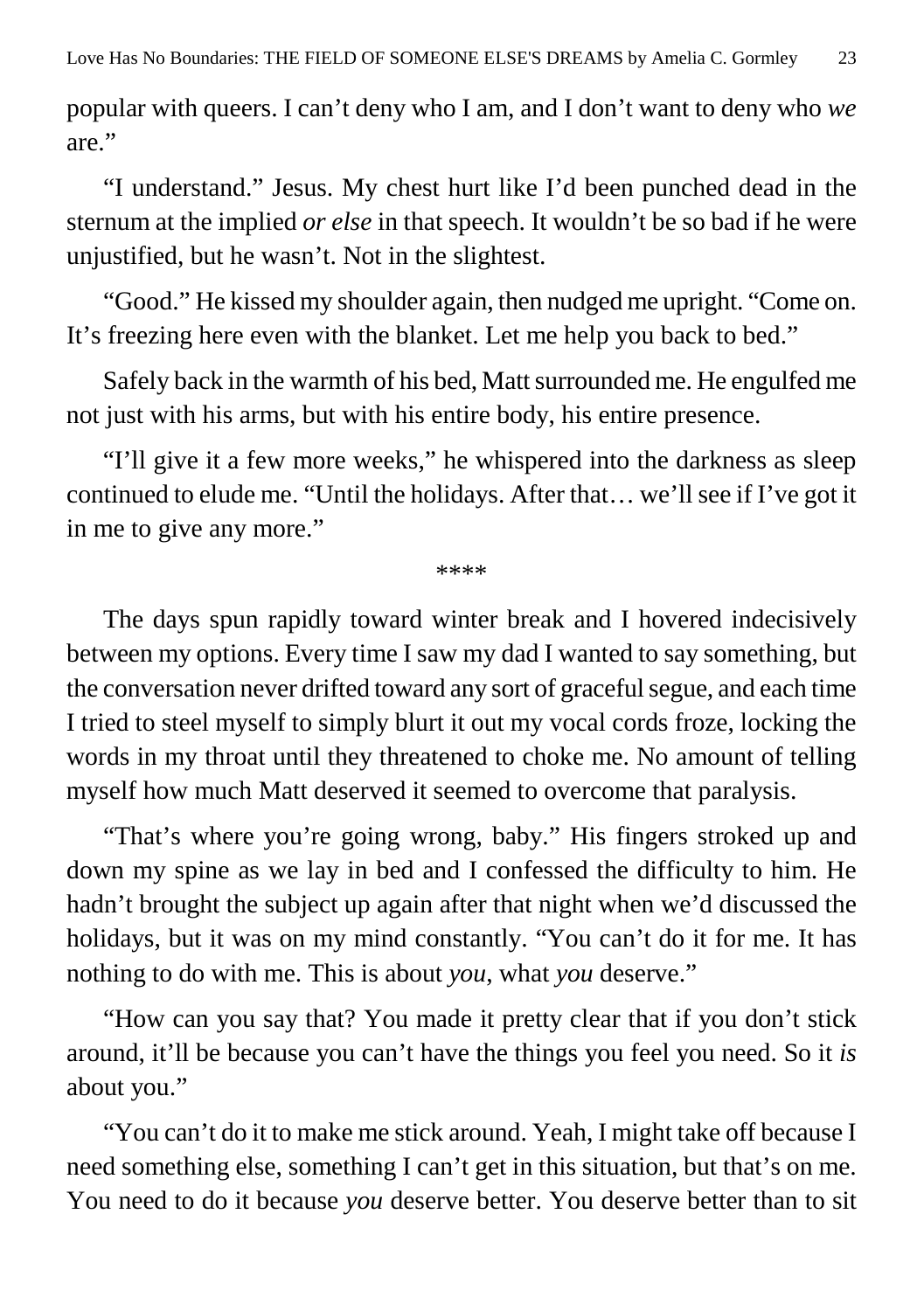silently by while your dad casually insults queers without even realizing he's talking about *you*. You deserve better than to always hang in limbo, wondering if you'll still be loved if you dare to be honest. You deserve better than to feel all this pressure to be something you're not."

I rolled away, unable to keep looking at him. Still, he was a solid presence behind me, pressed warm against my back.

"You don't realize what they gave up, when the economy turned to shit and they lost their jobs. How many hours they had to work so we could stay someplace where the schools were top-notch instead of moving somewhere cheaper. Yeah, my dad's an insensitive dinosaur when it comesto opinions on homosexuality, but I can't stand the thought of disappointing him after everything he's done to take care of us. They worked so hard to try to make sure we'd have a good life with every opportunity, every chance to be happy and successful."

"Happy and successful according to whom?" Matt's breath ruffled the hair at the back of my neck, which I'd started to grow out now that it didn't matter how I'd look after I took off my baseball cap. "Does making yourself miserable trying to live a lie count?"

I didn't have any answers for that.

\*\*\*\*

Since my injury, my professors had been as accommodating as possible to enable me to continue the semester without having to drag myself all over campus. They had allowed Matt to collect my homework, permitted me to submit assignments via email, and made alternative arrangements for quizzes and tests. But there was no avoiding my finals. The week before, I decided to try to attend classes to take advantage of finals prep.

"You're sure you're going to be okay?" Matt hovered fretfully over me as I strapped on my bulky, boot-like brace.

"Of course. You can't help me to every class. You've got your own classes to get to. I can get around. I might be slow and clumsy, but I can do it."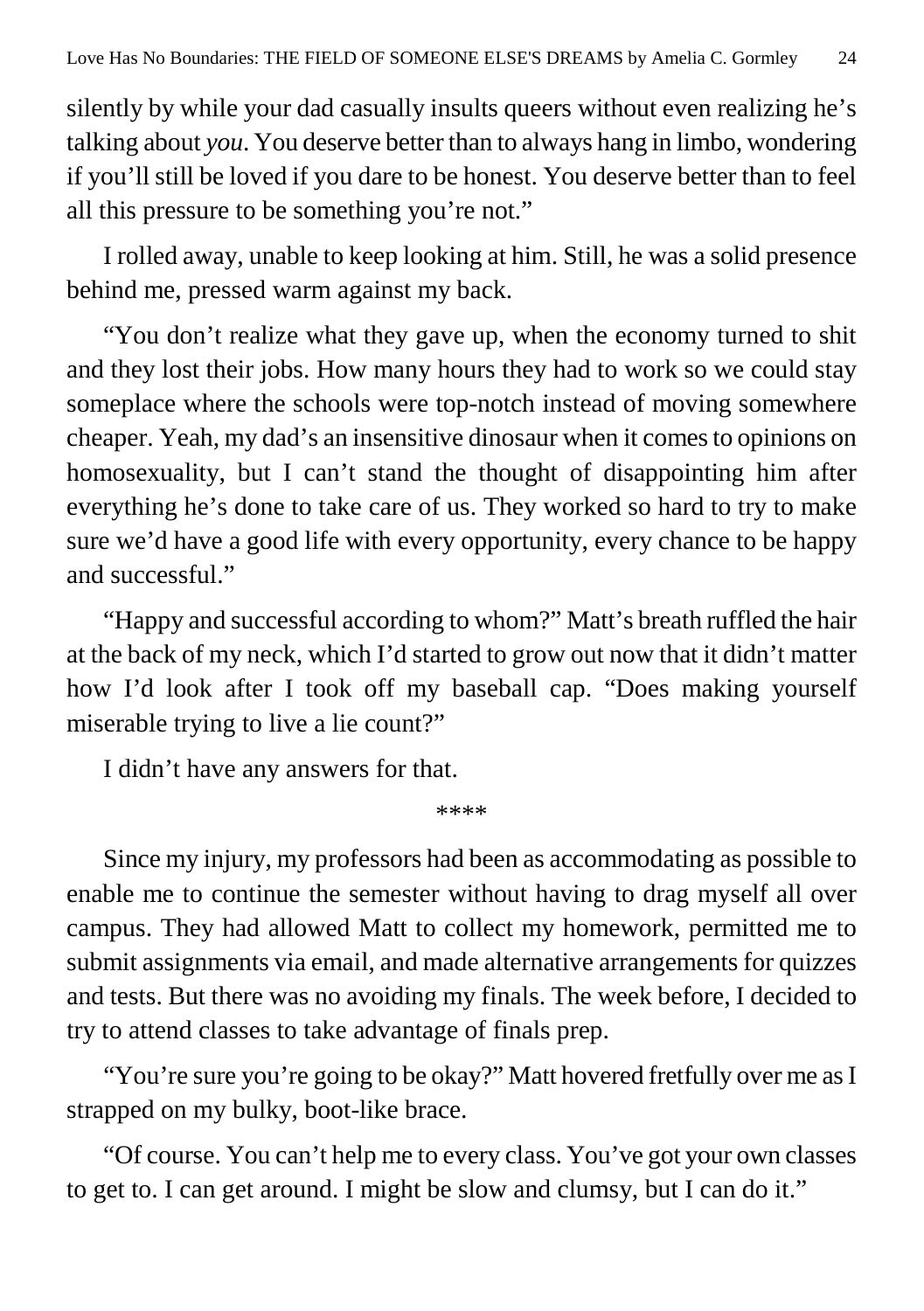"Yeah, but it's icy as fuck out there."

"Yes, and they will have shoveled and salted the hell out of the walkways between buildings. It'll be fine. And even if I do take a header, the boot will keep me from re-injuring the ankle."

"But it won't keep you from cracking your skull open when you hit the ground."

"Oh, please. I'll be fine. I've got to start getting around soon, anyway. I don't want to have to go through all the special arrangements for my classes next term. Just drop me off as close as you can to the math hall and I'll manage."

The truth was, I was aching to get back to campus. I'd been inactive since the end of September and I just wasn't used to sitting still that long. Furthermore, with the very real possibility that my baseball scholarship would dry up, I really needed to figure out if there was any point in me sticking around academically. The truth was, of all the possible careers I could imagine myself in, doing something like what Matt did, maybe even being an actual physical therapist, sounded the most appealing. But how could I possibly afford to complete my education, much less do the graduate work required to become a PT, short of taking on a bunch of loans?

Maybe debt was what it would take. It was just so fucking ridiculous that putting my future in hock before I'd even gotten started was the only way to *get* started.

Sighing at the endless churn of frustrated attempts to figure out my postbaseball future, I allowed Matt to help me shoulder my backpack while I balanced on the crutches and then lurched after him out the door.

I got a decent amount of insight that week into just how *un*accommodating a college campus could be for someone not fully able-bodied, the Americans with Disabilities Act be damned. You'd think after lurching up and down the stairs to my dorm room when I bothered to drop by, the risers of a lecture hall would be no big deal. Actually, it wasn't so much the risers as it was trying to work my way into one of the narrow rows of seats. Finally I had to concede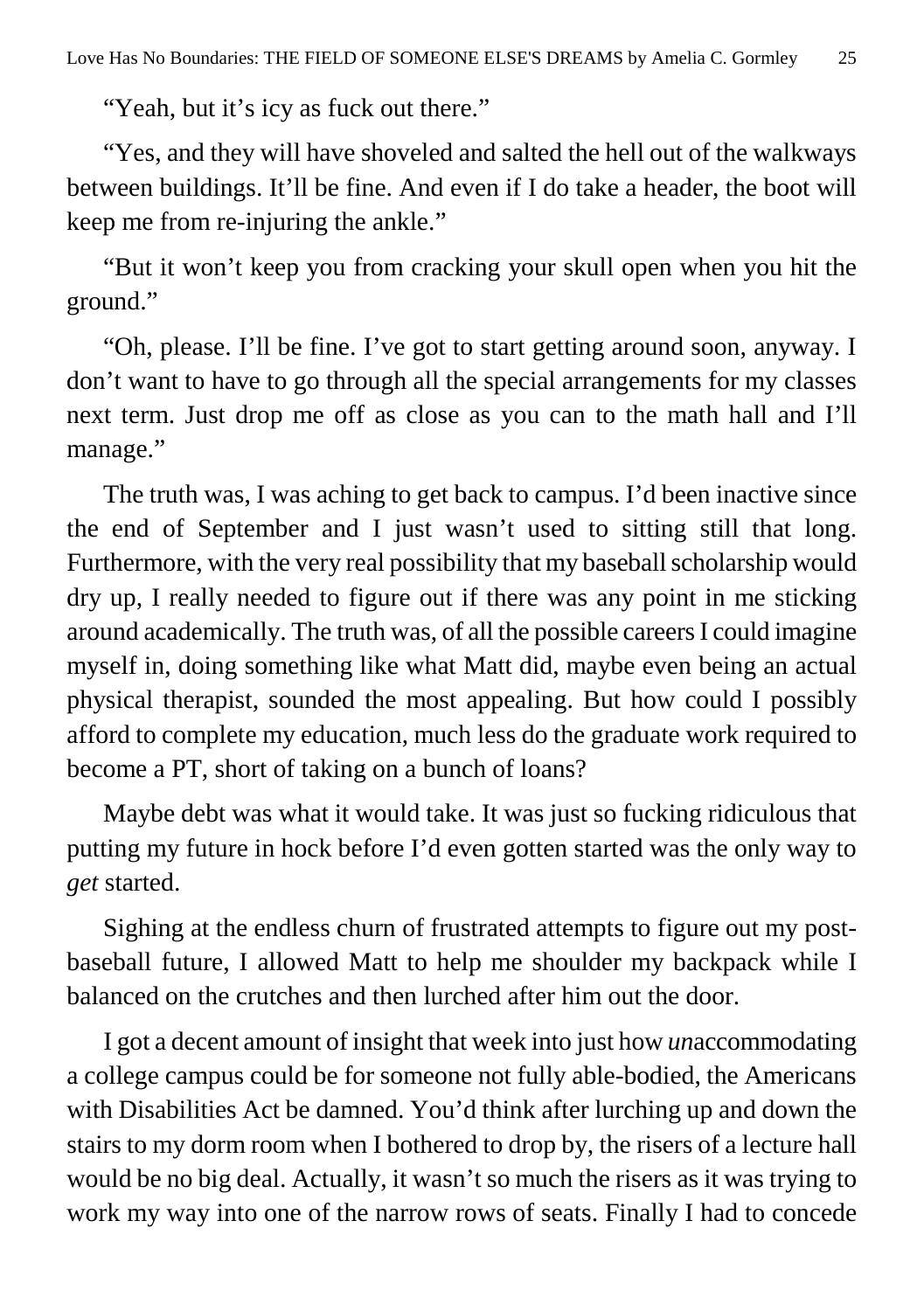defeat and select an end seat in the front row. Almost worse was the stats class with the tables and chairs, or the history class with the student desk/chair combos. Those were a bitch to get into while simultaneously trying to avoid tripping other students with my crutches *and* un-shouldering my backpack to dig my books and notes out.

In the end, it wasn't the ice that got me. It was one of those student desks, and a distracted girl trying to walk and text at the same time. The boot might have helped protect me if I slipped, but it wasn't going to take all the damage of a hundred and sixty pound woman falling over it.

\*\*\*\*

Had the pain always been this horrible, or had I actually forgotten in three months' time just how awful it had been the first time around? My entire body shook with the effort not to scream or sob as I sat on the exam bed in the ER and waited for someone to bring me some drugs and wheel me to radiology so they could get a look at how much of the repair work had been undone.

My dad sat beside me, grim and silent. I think even he was starting to get that I wouldn't be playing in the upcoming season. If not for his presence I probably just would have cried, the pain was so immense. He wasn't even urging me to be tough or telling me how this wouldn't keep me down long if I just worked harder and refused to let it stop me, and I wasn't sure if that was better or worse. On one hand, it took the pressure off me to reassure him that I would try to get over this as quickly as possible to get back on the field. But on the other hand, his silence felt like a withdrawal, as if he were a kid who wouldn't even acknowledge his favorite toy now that it was broken. He was sitting right there beside me and I felt completely alone.

Did my dad feel I wasn't even worth talking to if I couldn't play baseball? Besides the ties of family, what did we have between us if we no longer had that?

I wish Matt were there. I wouldn't have to be strong in front of Matt. He would understand and he'd know what to say and do. Forget playing baseball,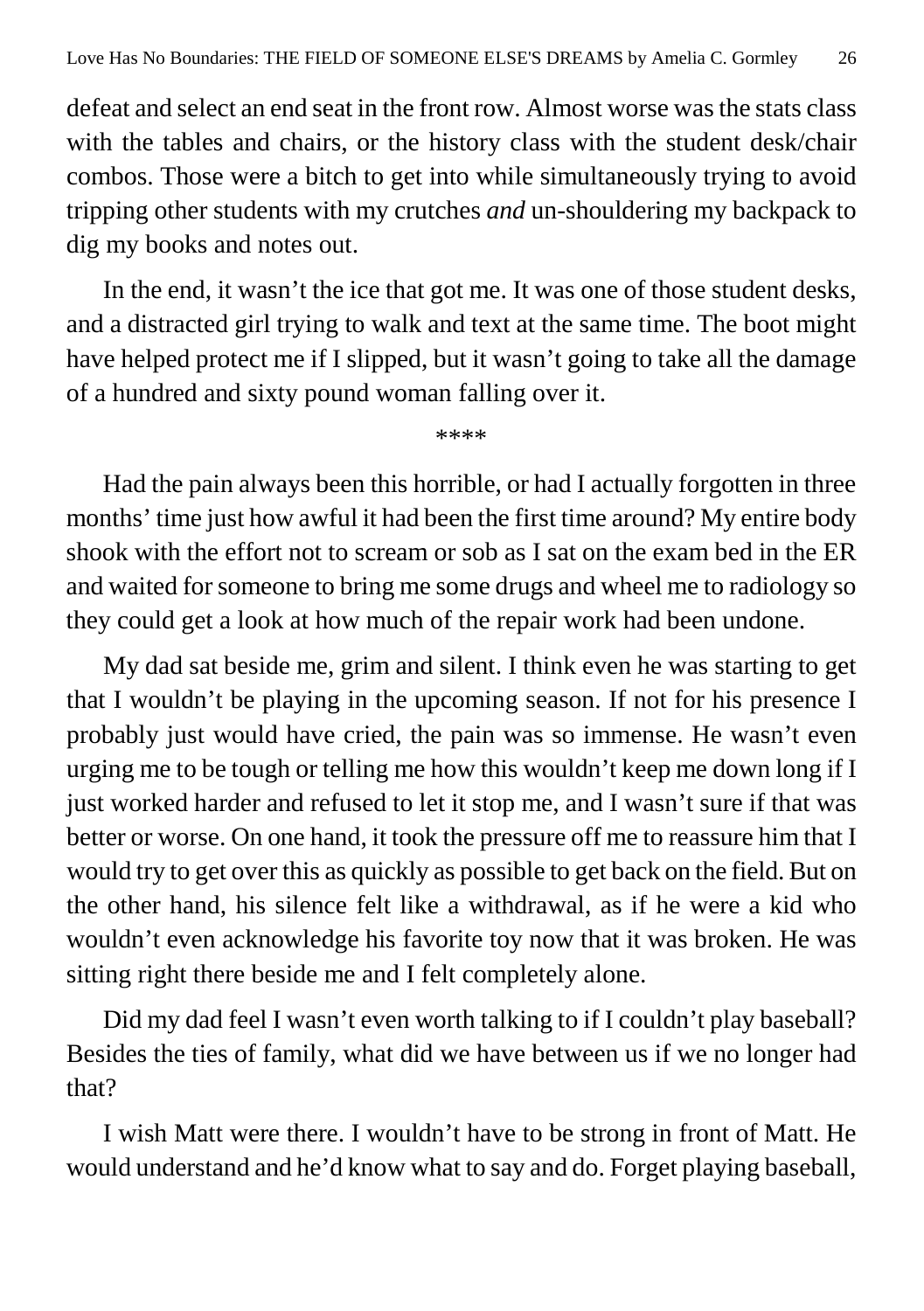at this point I was worried that I would never walk without a cane or a limp again.

"Will you say something, Dad?" I had to grit my teeth to talk without groaning.

My dad scrubbed a hand down his face, pulling at the corners of his mouth. "I don't know how many more hospital bills we can afford, Chris. Those surgeries last time around nearly bankrupted us. Plus all the physical therapy."

I suspected by the level of pain that another surgery was in my near future and immediately felt sick with remorse for thinking my dad was so shallow that all he cared about was the baseball.

"I know, Dad. I'm sorry." We had found out in early November when the bills started coming due that most of my care wasn't covered because my dad's health insurance didn't cover sports injuries, and we hadn't yet reached the \$90,000 deductible for the NCAA's catastrophic injury coverage to kick in.

The greatest irony of the whole thing was that we might end up paying more in medical bills for an injury sustained playing baseball on a scholarship my parents had insisted I *had* to get than we would have paid for my education without the scholarship.

"You're not going to be able to play this season."

"No."

"If the school doesn't renew your scholarship, you won't be able to go back next year."

"I know." I tried to move and couldn't help the whimper that escaped me when even the slightest motion reached my ankle. "I'll move back home, get a job, go to GRCC part-time, I guess."

"What if you can't work?" The scratching sound his callused palm made against hisstubble wastoo damn loud, and the throbbing in my footso intense I felt sick to my stomach from the pain.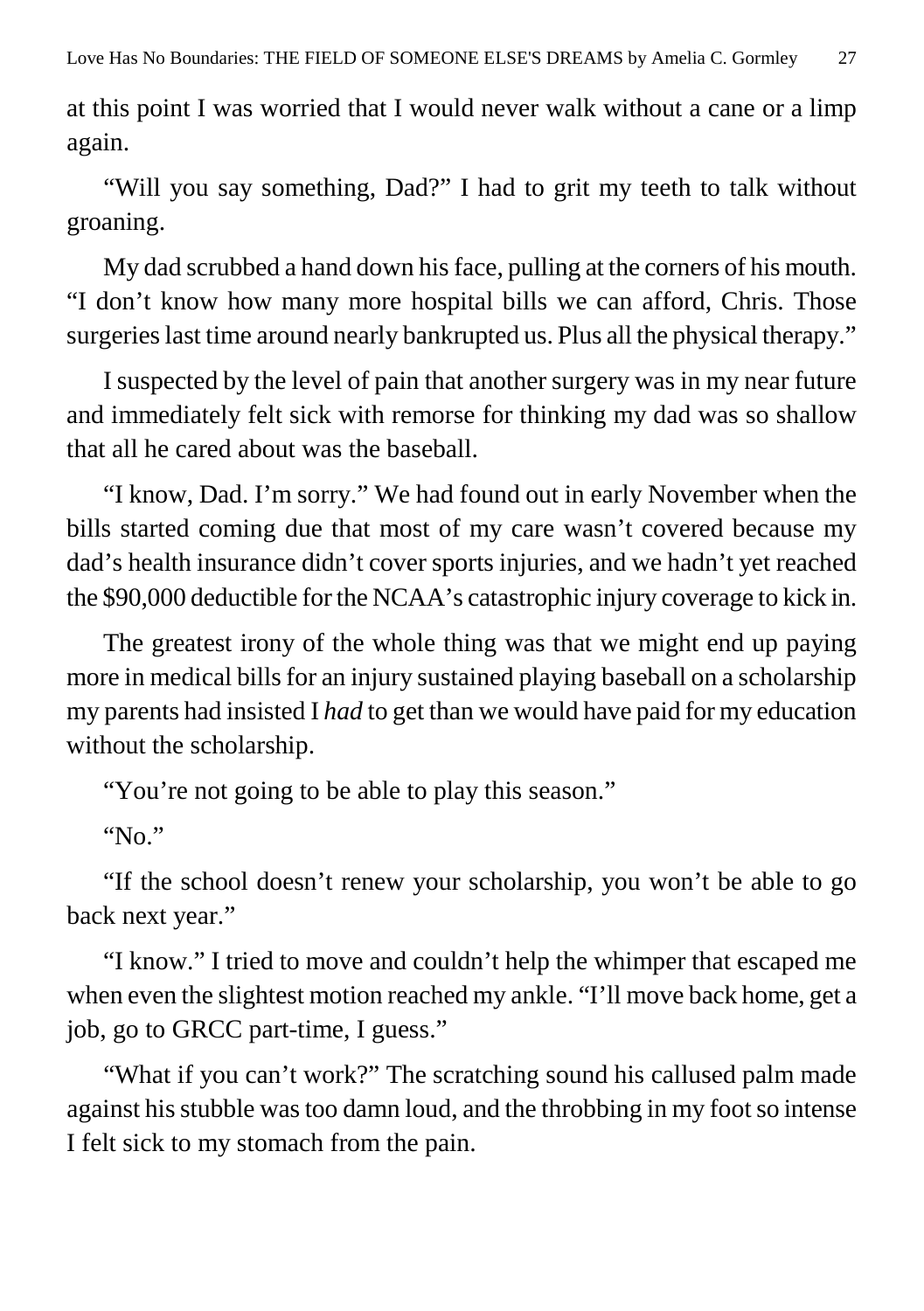"I don't know!" I hit the sides of the bed with my fists and couldn't help but whimper again, louder this time, as the impact jolted my body. "What do you want me to say, Dad? We're screwed, okay? I'm screwed."

God damn it. Tears burned my eyes and I couldn't stop them. Everything hurt so bad and there was nothing. No hope. I was screwed. By the economy, by the educational system, by the national health care system… I was twenty years old, and I'd done everything I could possibly do to give myself a future. I'd studied hard, and I'd trained well and tried to be the best I could possibly be at everything to give myself every possible edge. And yet I had nothing except a steadily-growing mountain of medical bills, and probably another mountain of student loans before it was all over. The years when I should have been putting away money for retirement would be spent digging myself out of debt.

How was anyone supposed to ever be successful under those circumstances?

He sighed and leaned forward, bracing his elbows on his knees. "It's okay, Chris. We'll work it out. I'll talk to Pastor Rob. The church has funds set aside to help people in bad situations, you know. Maybe they can take a collection for us or something."

"Oh, God." I covered my face with my hands, leaning my head back. Fuck it all, where were the God damn pain meds?

The last time I'd been to church with my parents had been right before the elections in November. Pastor Rob had—without outright endorsing any candidate—spoken to the congregation on the importance of voting for the candidates who would most reflect the church's values, which of course was code for anti-gay, anti-choice, pro-big-business candidates.

I could just see it now, us accepting assistance from the congregation, only for them to begrudge it when I came out of the closet.

"No. Don't." I lowered my hands and made myself look at him. My eyes were still stinging with tears, and I couldn't tell if they were from pain or frustration or fear.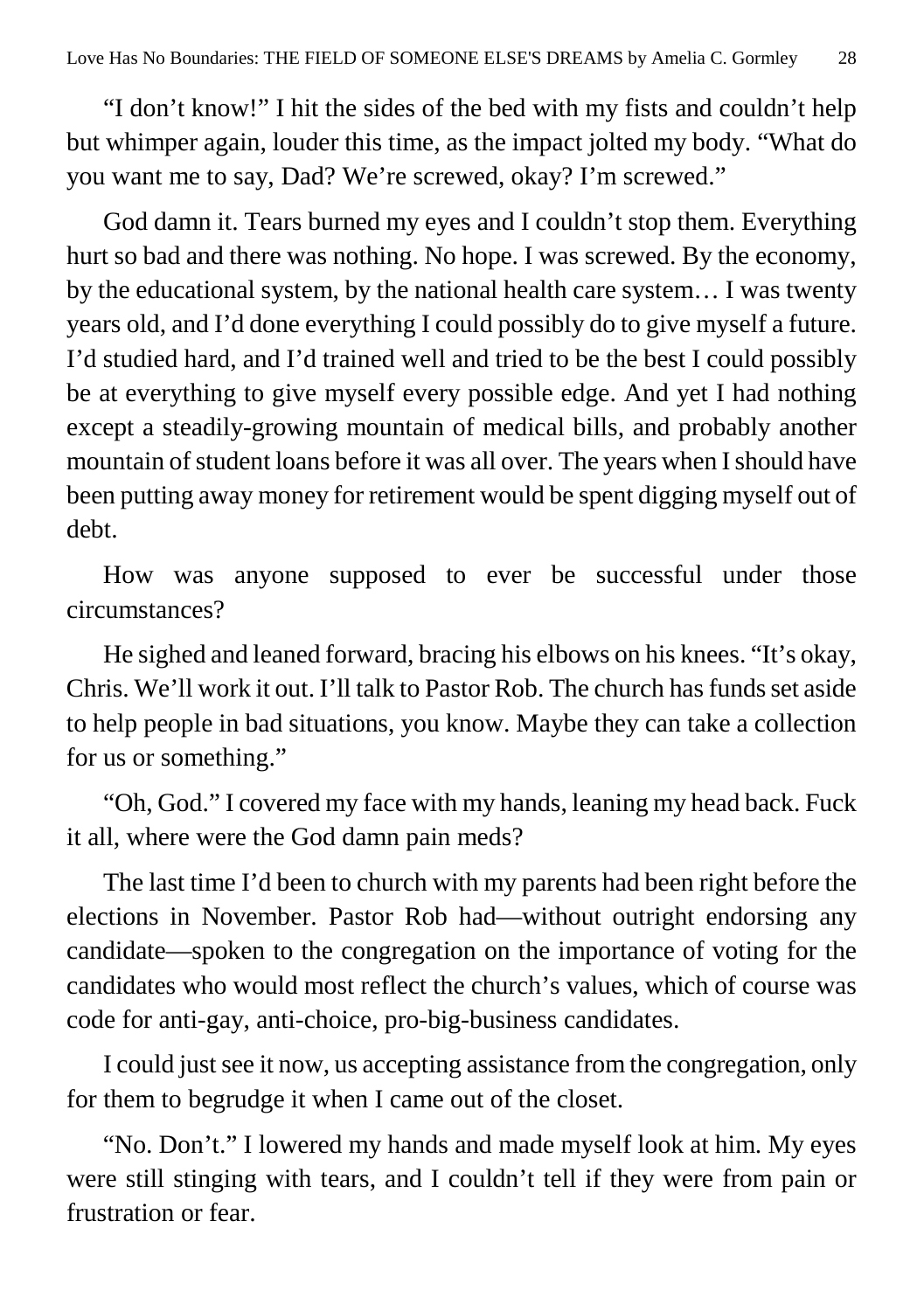Dad shook his head with a sort of half-shrug, a helpless*I'm-out-of-options* gesture. "I'm not crazy about it either, Chris, but that's what it's there for. That's why people tithe and make offerings."

"Do you think they'd still be willing to help us out if they knew that I'm gay?" I didn't even stop to let myself draw a breath before I asked the question, afraid that if I paused, I'd lose my nerve. As it was, I was winded by the end of it, and my heart was racing. But I had to do it. I had to. Because if I didn't, and Dad accepted help from the church, it would be one more reason for me to feel obligated not to come out.

Better to do it now, when I had nothing left to lose.

I watched the procession of emotions sprint across my dad's face: disbelief was followed by a moment of amusement, as if he was sure I was joking with him. He stopped himself mid-scoff, though, to stare at me, and then it was anger, a shudder rippling through his entire body and his face flushing a deep red. That was an expression I remembered well from growing up, the one that let me know I'd hit the end of his patience.

And then the anger bled away, and in its place was… nothing.

No warmth. No reassurance. Not even recognition. He looked at me the way he would a stranger.

Then his chair scraped against the floor and he was gone.

I let my head fall back against the hospital bed and closed my eyes.

\*\*\*\*

I had been taken to radiology for an MRI and admitted to a hospital room from the ER by the time Matt got there.

"Hey." He stood in the doorway looking cautious, glancing around—no doubt for my dad.

"Hey." I held out my hand to him, and he crossed the room to take it. The pressure of his fingers around mine felt good.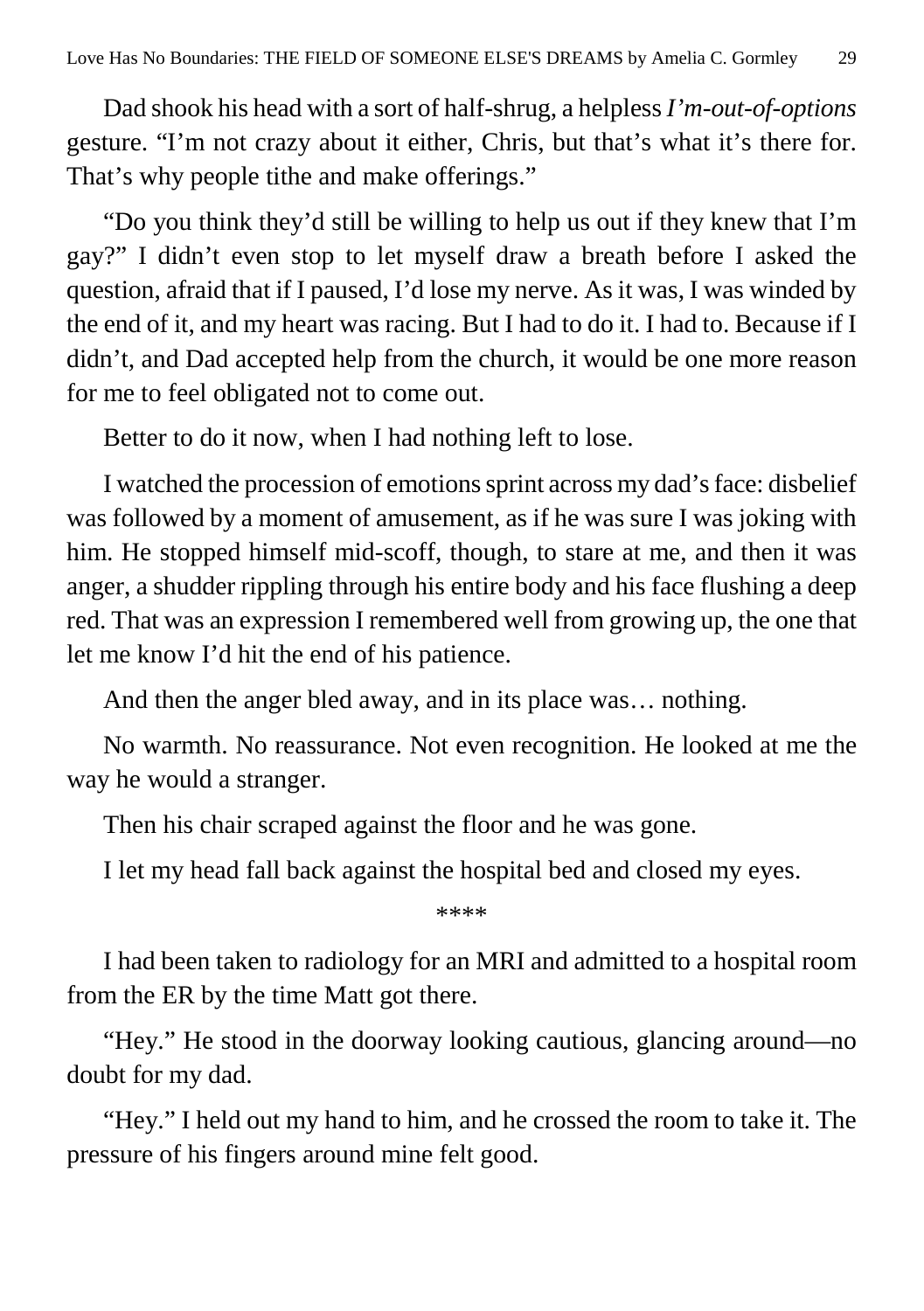"I had my phone off. I didn't get your message until I was done with my final, or I would have—"

Ishook my head, the motion exaggerated courtesy of the Dilaudid they had finally shot me up with. The relief from pain had been so immediate and profound that I would have gladly blown the doctor for anothershot if the pain came back. I could see how people got hooked on that sort of stuff.

"It's okay. You had to take your test."

He cupped my face, his thumb caressing gently under my eye, which was probably no doubt still red-rimmed and swollen. "Pain's really bad?"

"It was." I heaved a groggy sigh and tugged him closer. "They gave me something."

He smiled, looking tenderly amused. "I can tell. Better watch it. Who knows who might walk in?"

"I don't care." I pressed my face against his palm. His skin was warm, and the hospital too cold. "It hurts, baby."

"I know"

"They think I'll need surgery again."

"I'm sorry." His hand moved, his fingers stroking through my hair.

I squeezed his hand tighter. "I came out to my dad."

Matt went still.

"You what?"

"I had to. He was going to go to our church, ask for assistance with the medical bills or tuition. And I couldn't let him. I'd feel like a hypocrite, taking their money when I know most of them don't even consider me a person."

"So that's why he's not here." Matt grabbed a chair and pulled it close to my bedside so he could hold my hand again. "I don't know what to say."

"Me, either." I leaned back against the elevated head of the bed, closing my eyes again. "He never even said a word. He just stared at me, and then he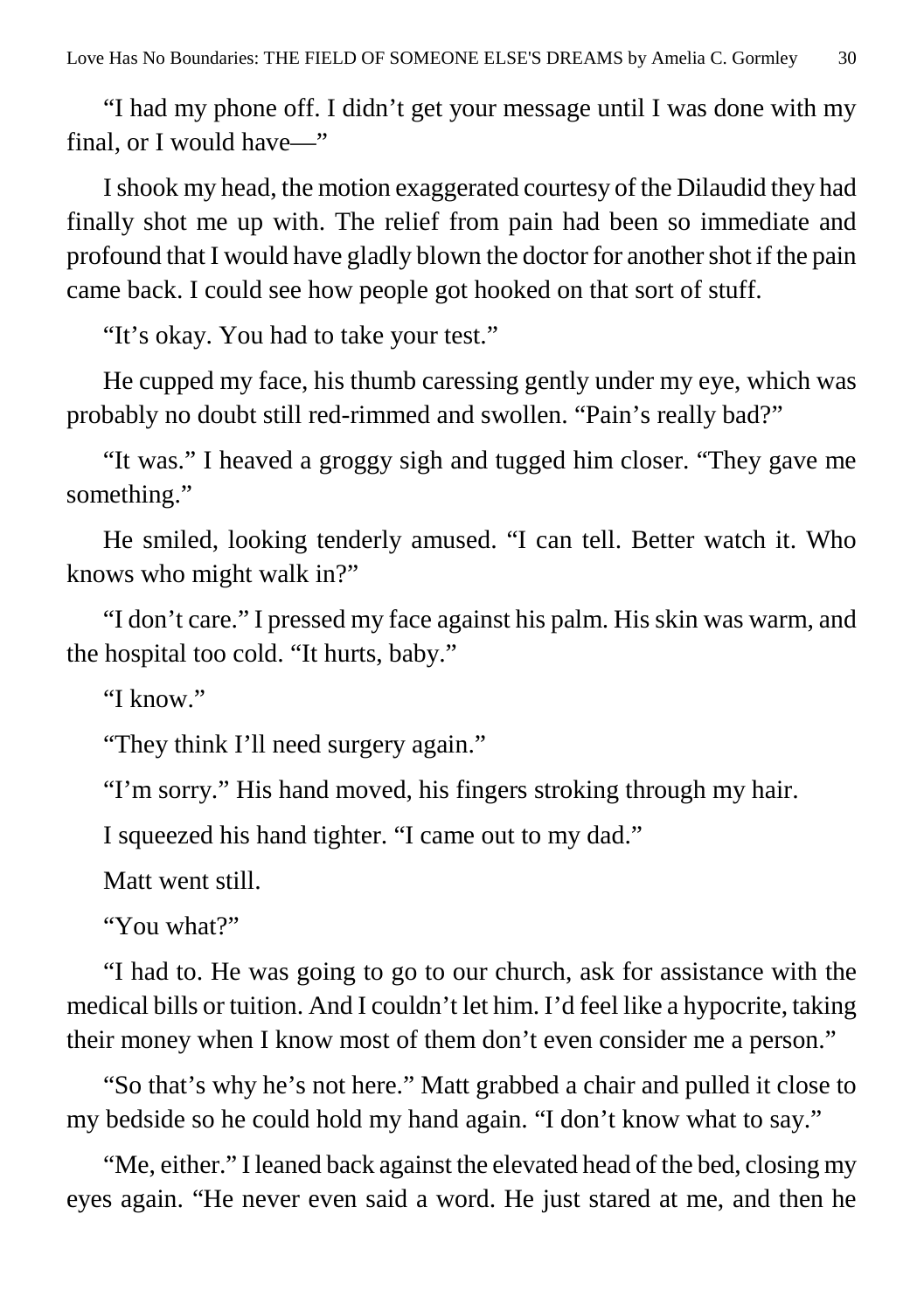walked out. I don't know if I have a dad or a family or a home to go to anymore. If I can't go to school and I can't work, I don't know what I'mgoing to do."

"We'll figure it out, baby. Later, when you're not dopey. You can come home with me for the holidays after you're out of the hospital, and you can stop pretending to live in your dorm room. We'll make it work." He leaned over and kissed my forehead as the drugs started to drag me toward sleep. "It'll be okay."

\*\*\*\*

When I woke up next, it was because my mom arrived. It was after 10 PM, so she must have just gotten off work. Matt sat beside my bed studying and nudged me awake when she walked in.

"Hi, Mom." I tried to lever myself to sit a little more upright in the bed, and Matt set his notes and highlighter aside to help.

"Hi, honey." She kissed my cheek and managed an awkward smile for Matt, which was frankly more than I was hoping for. "Hello, Matt."

"Dad's at work?"

"Yes. He works graveyard the rest of the week." She pulled up a chair on the other side of my bed.

"How bad is it?"

Her knuckles whitened around the strap of her handbag where it sat in her lap. "He's in shock, Chris. What did you expect? We both are."

Iswallowed hard against the tight knot aching in my throat. "Is he angry?"

"Yes, somewhat. And hurt. Betrayed. This isn't how we raised you." Her lips quivered and her eyes shone with tears. "I don't understand why you would do this."

"It isn't a matter of why. It's who I am, Mom. Who I've been for aslong as I can remember. I don't have a choice."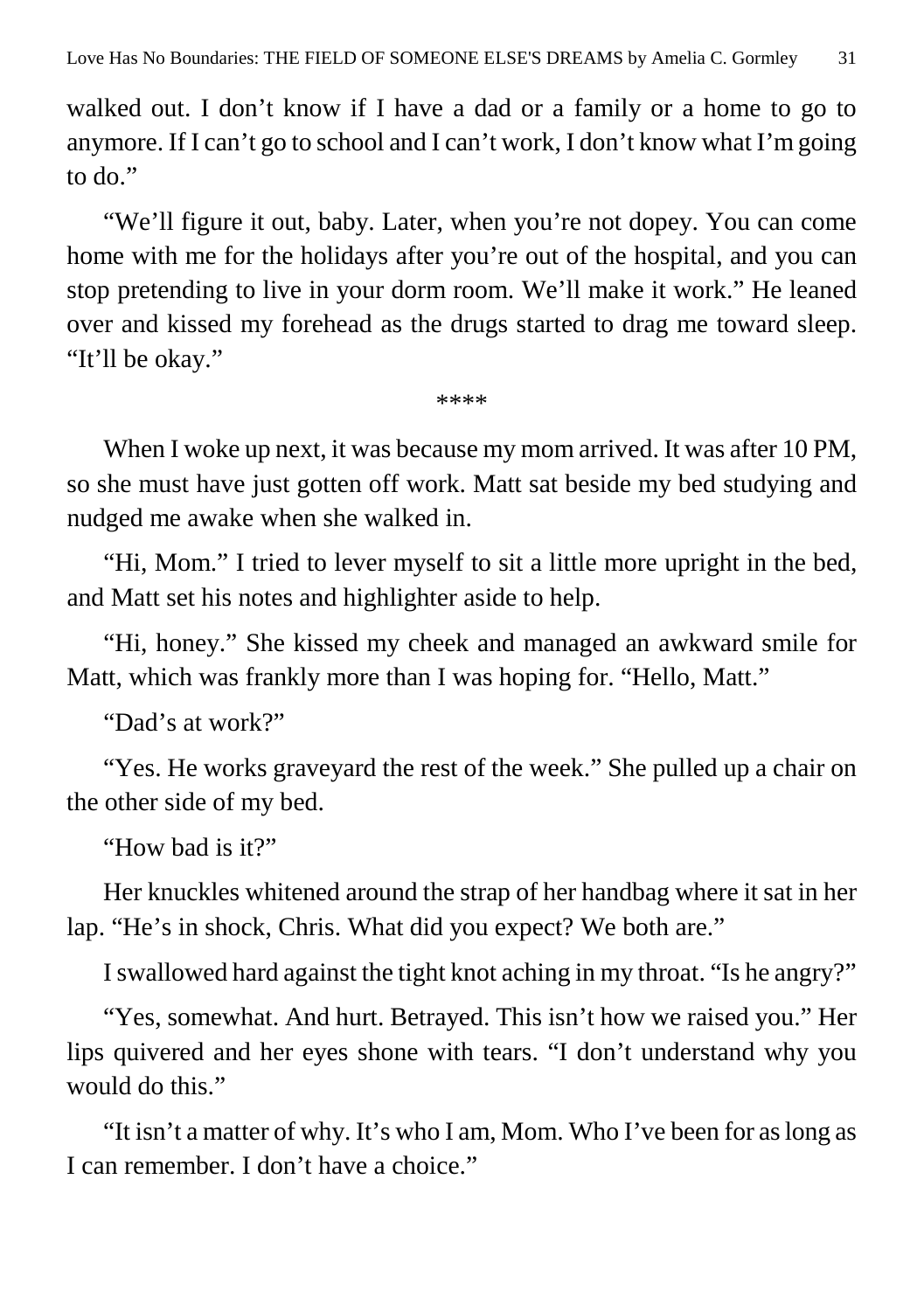She cleared her throat, but I could still see how badly her composure was shaken. Normally, my mom was a very warm person. Her cool distance was a bad sign. "I don't believe that."

"Really?" Blame it on the drugs, but I couldn't help but let some bitterness creep in. "When did you choose to like men?"

Matt squeezed my arm in warning and I backed down just as I saw my mom start to work up some outrage. It didn't matter if I had a point. I didn't speak to my parents that way, and being confrontational wasn't going to help.

"Sorry. I'm sorry, Mom. I don't mean to be snide, but I can't help the way things are. And I don't want to fight with you about it. Matt said I can stay with the VanderVeens for the holidays if you don't want me to come home."

She bowed her head, her hands fidgeting with her purse strap. I saw her inhale deeply several times, as if she were about to speak, only to exhale again.

There was nothing encouraging in her eyes when she looked up again.

"I think that would be best." She drew a shaky breath. "There's a part of me—the part that wants to be perceived as a good mother—that wants to say *of course* you should come home, of course we'll accept you, of course we want you to be happy. I wish I could do that, Chris. But I can't. We live by certain beliefs in our family. We raised you to believe those things, too. You're an adult and you have to make your own choices, but my belief is that what you are doing is wrong, and no matter what love I feel for you as your mother, I can't condone that. I'm sure you and the rest of the politically correct world think that if I can't do that, I'm abandoning you. But from where I sit, you're abandoning us."

A sob caught in my throat, threatening to choke me. I'd known they wouldn't approve, but no matter how well I'd known that fact, I still hadn't been prepared for it to hurt so badly.

Tears tracked down her face as she stood. She didn't approach the bed to kiss my cheek again.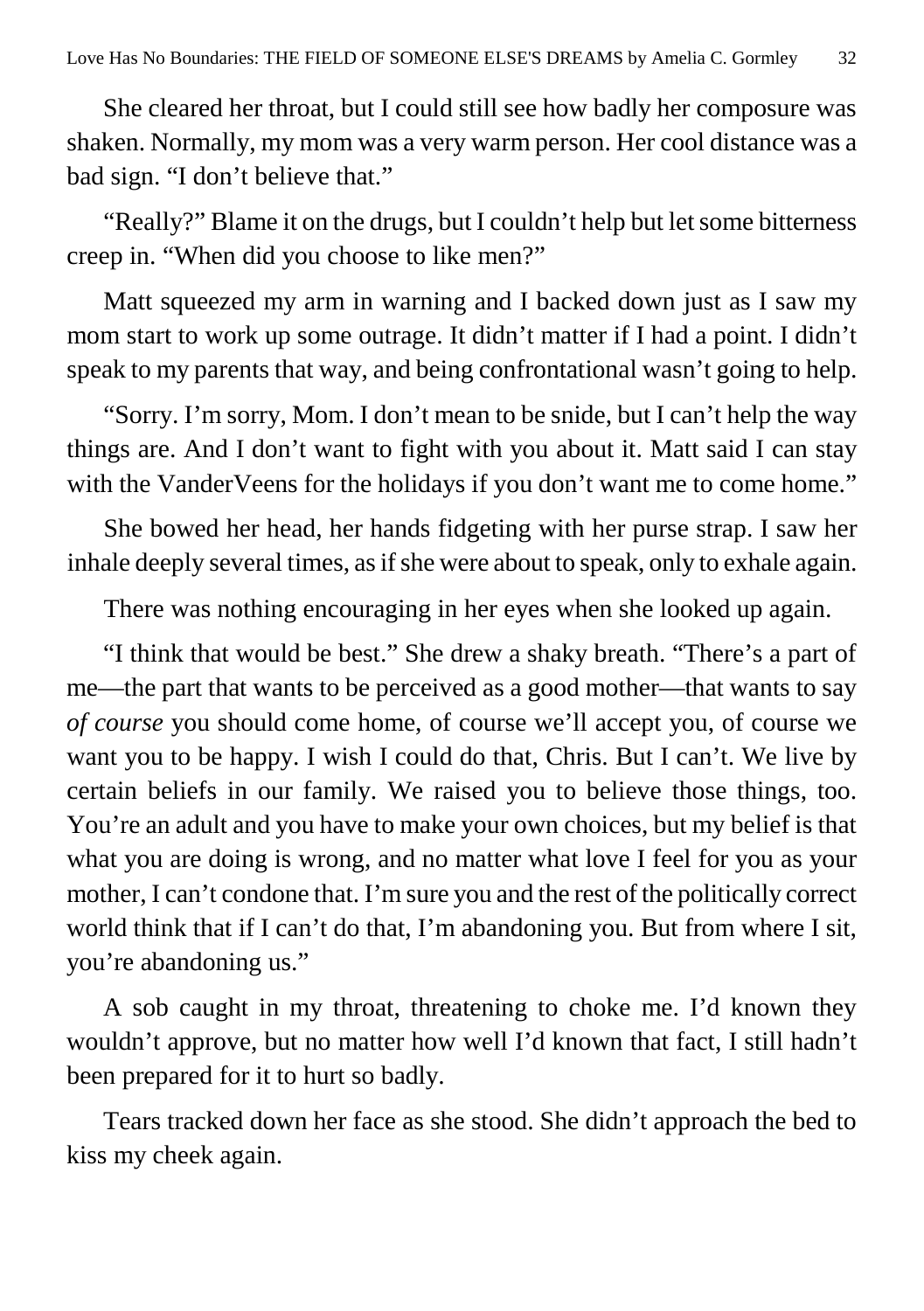"I hope someday we can find a way to be a family again in spite of—*this* but I don't know, Chris. I'll call you when I think we're ready to talk about things."

When she was gone, Matt slipped into bed beside me and held me while I cried.

"I'm sorry, baby," he whispered, his lips pressed against my temple. "I'm so sorry."

"I knew what would happen." Iscrubbed my wet face with my hands, but a new wave of tears started.

Matt's arms tightened around me. "I didn't. I think I'd convinced myself that you were underestimating them, that they wouldn't be as bad about it as you thought they would once they knew."

"I think I hoped for that, too." I clung to him and hid my face in his neck until the nurse came and caught us and made him leave.

\*\*\*\*

It was only a ten to fifteen minute drive from the GVSU campus in Allendale to Jenison, so Matt and I could easily have stayed in his co-op for the holidays and just driven to his parents' place for Christmas. But between the snow and the fact that I was recovering from surgery and thus even less mobile and in need of more assistance than before, we decided to spend the break at his parents' house instead. His little brother had commandeered Matt's basement bedroom after Matt moved out, so we were stuck on the main floor with the rest of the family, which was good since it meant I wouldn't need to navigate the basement stairs. If I hadn't been high on pain medication from the surgery, I might have resented the loss of the sound-proofing, which I assumed Matt had left in the drop-panel ceiling, but as it was, there really wasn't a better time for us to be on our best behavior while staying with his family.

When Matt and I were dating during high school, or even when we were just friends, there would have been sledding and snowball fights and a lot of other winter activity. As it was, I got to prop my foot up and direct the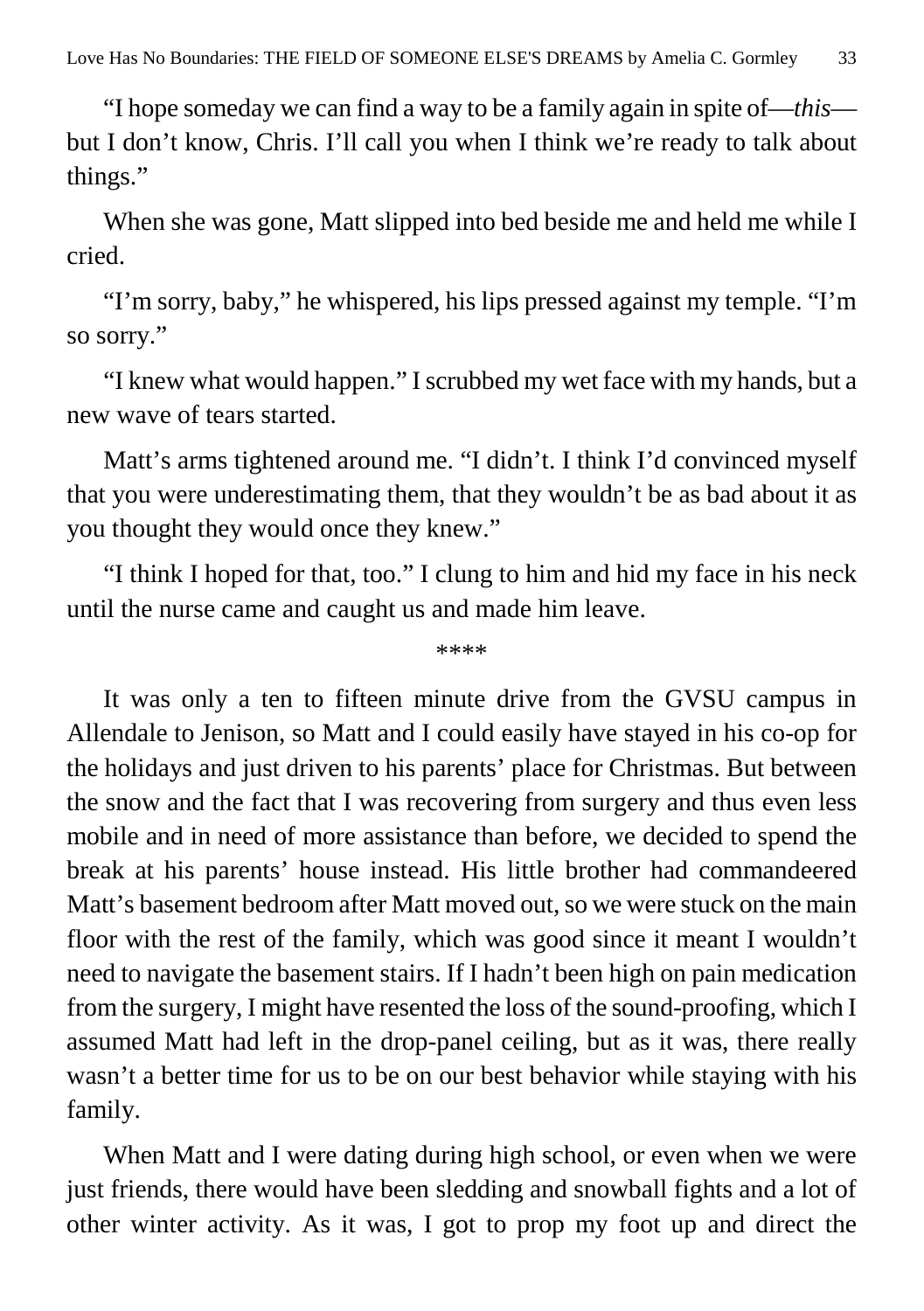decorating of the Christmas tree with a mug of mulled cider in my hands, which really wasn't a bad gig. Matt's family did things I didn't think families did any more. They spent evenings around a card table playing board games or Uno or that uniquely Midwestern bastard stepchild of a trick-taking card game, euchre. More often than not, Matt's younger brother was over at his girlfriend's house, so I got to fill in.

I'm ashamed to admit I was pretty glum company. I tried not to mope, but between being set so far back in my healing and the developments with my family, it was hard to maintain a cheerful presence. I'd always gotten along well with Matt's family, and they were more than sympathetic—and even a little horrified—at the way my mom and dad were handling things. They welcomed me as one of their own, and I wish I could say it was enough. Maybe someday it would be, but at that moment I was having a hard time getting past why they needed to do it in the first place.

I actually had a good deal of time to myself, since Matt had to work at the clinic. I was lucky in that when he was around, he was solicitous without crossing the line into hovering. He wentshopping with his mom for Christmas presents and the family made their annual pilgrimage to see the Trans-Siberian Orchestra concert, which wassold out long before they considered the need to get a ticket for me. Matt begged off going to see *The Nutcracker*, though, and we had an evening to ourselves in the empty house.

"And what should we do with all this unexpected alone time?" I asked, snagging him by a belt loop and drawing him closer.

Matt laughed, letting me pull him forward. "I'm pretty sure whatever it is, it won't happen with you sitting in that recliner."

"Oh, I don't know." I leaned forward, catching the fabric of his shirt between my teeth and tugging it up out of his waistband. "With a little strategic straddling, I think we could work something out."

"Oh, yeah? Like this?" Matt swung his leg over mine, wedging his knee between my thigh and the arm of the chair, then planting his hands on my shoulders to do the same on the other side, so that he straddled my thighs.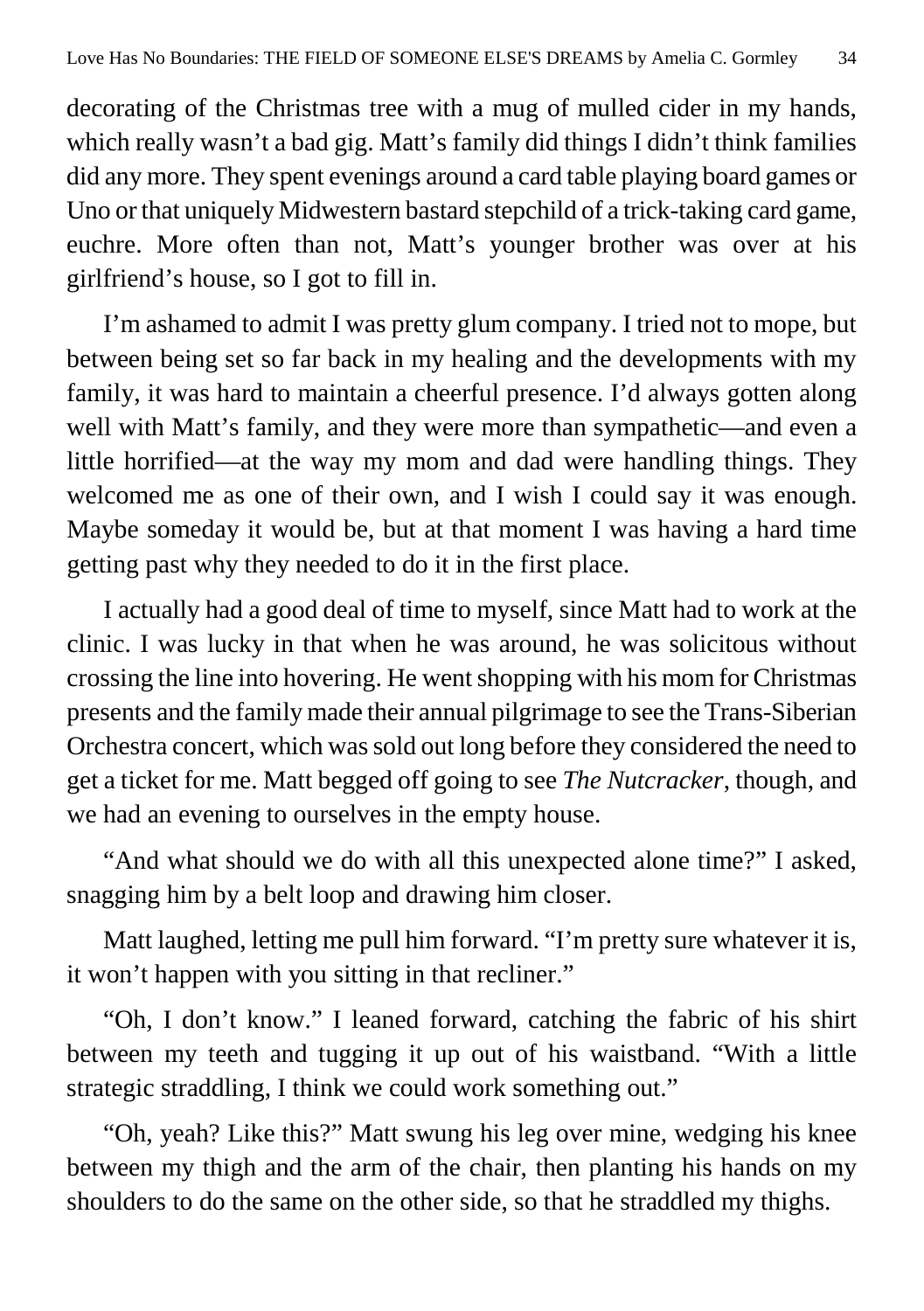"Exactly." It was a snug fit, but I didn't care as I grabbed his hips and pulled them closer so that his pelvis was just about level with my mouth. Smiling up at him, I nipped him again through his shirt, catching a little bit of skin this time as I worked his fly open. Matt gasped, and his hips rolled toward me before he got with the program and tossed his shirt aside. "That's it."

It had been nearly three weeks with nothing but a couple of furtive hand jobs since I'd re-injured my ankle, and I was eager for the taste and scent of him. I squeezed and kneaded his ass while I nuzzled his belly, then nibbled around the edge of his navel and made him twitch and squirm when I dipped my tongue inside. His cock bumped my chin as I licked my way down his treasure trail, inhaling deeply, filling my nostrils with his musk.

"Fuck, Chris. Yeah…" Matt's low groan vibrated along my nerves, and I rolled my eyes to look up at him for a moment, taking in his face in that instant of anticipation before I wrapped my lips around his dick. I opened my mouth and tongued the slit, tasting him, and began to move down.

Which was when the doorbell rang.

"*Shit,*" I hissed as we both jumped guiltily. Nothing like being on the verge of a blowjob in one guy's parents' family room to make you feel like you're seventeen again and doing something illicit. "Ignore it?"

"I'd better not." Matt made a pained sound as he wrestled his dick back into his jeans and closed his fly. He didn't bother retrieving his shirt as he jogged through the kitchen to the living room and the front door.

I tipped my head back, rubbing the erection under my sweats absently while I waited for Matt to send whoever it was packing, until I heard his startled voice.

"Mr. Boyden! Um, hi."

I snapped upright in my chair so quickly I nearly pitched myself out of it. My boner started to deflate in record time. If I'd been agile enough, I would have rushed to the door. I didn't hear my dad's low reply, but Matt's higherpitched responses filled in the blanks.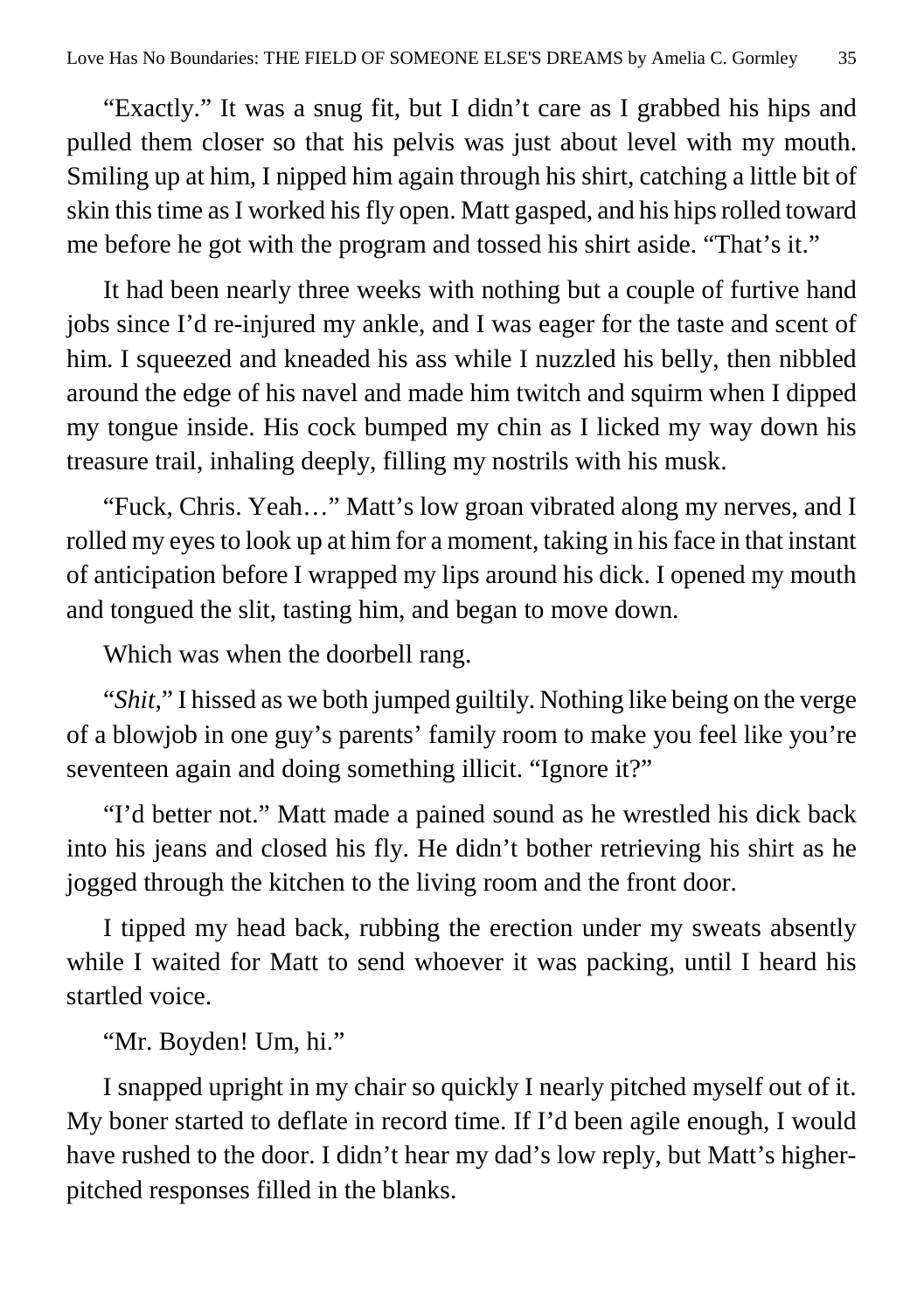"Chris is in the family room. Come in, please, I'll take you to him so he doesn't have to get up. He was gonna watch TV while I, um, went downstairs to lift weights."

That one gave me pause for a second, until I remembered Matt's shirtless state. He was trying to spare my dad embarrassment; coming out to him was an entirely different proposition from flaunting in his face that he'd walked in on us not two seconds away from a blowjob.

I had to resist the temptation to get out of my chair and stand. There was no reason I needed to greet my dad on my feet or come to attention for him, and every reason for me to stay *off* my feet, but the impulse was there anyway. Every muscle tense, I watched the archway to the kitchen until my dad appeared with Matt behind him.

"Can I get you anything to drink, Mr. Boyden?"

My dad shook his head, his eyes on me. "No, thanks. I just need to talk to Chris<sup>"</sup>

"Okay. I'll be in the basement if you need anything." He chucked a thumb over his shoulder in the direction of the stairs and I nodded mutely.

My dad stood there looking awkward and out of place and almost as if he were on the verge of bolting for a moment, before he committed himself to actually stepping across the threshold into the family room and taking a seat on the sofa. He perched on the edge like he might spring up at any second, though, and every so often his shoulders shifted and twitched uncomfortably.

"So, how's everyone at home?" I forced a bland smile, resolved to keep the conversation neutral until I knew why he was here.

"We're fine." He rubbed his forehead as though it pained him. "How did your surgery go?"

*You would know if you'd been there in Recovery like you should have been*. I didn't allow myself to put that bitter thought into words.

"It went okay. I'm going to take it a lot easier this time around. Not try to push my recovery so hard. I'm going to drop a couple of classes next semester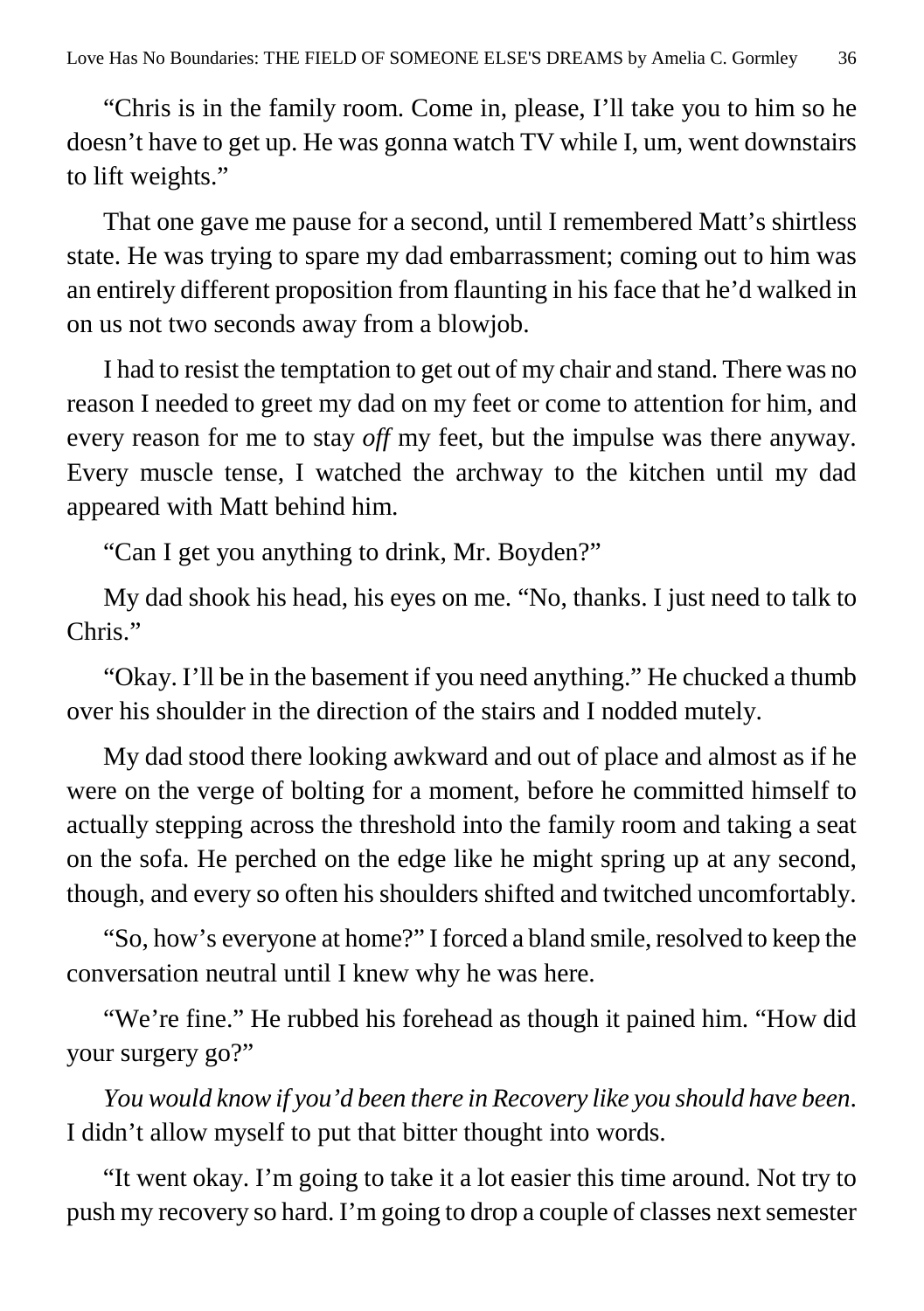and try to take the lightest class load I can to keep my tuition down. If I lose my scholarship—which is pretty much a given, since there's no way I'll be able to play baseball again for the next year or two—I'll apply with the financial aid office for a work-study job; they might have positions I can fill without being too mobile. Data entry or something, I don't know. Between the minimal credit hours and the work-study, maybe I can cover the rest with student loans without going too far into debt."

I paused to suck in a breath, realizing I'd been babbling. My chest was tight and it was hard to breathe, with my heart racing the way it was and my palms sweating. I swallowed hard, trying to tamp down what felt like a pending fit of anxiety.

"That's good." He braced his elbows on his knees, his fingers laced, looking distinctly nervous. It was the first time I'd ever seen my dad look anything less than in charge. Since I was a child, he'd always seemed larger than life, sure, confident, firm, determined. Everything he taught me a man was supposed to be.

It was like looking at someone else, someone I'd never met.

He drew a deep breath. "Your mom sent me with some presents we'd had for you. She thinks it's best you don't come over even for Christmas morning or dinner. Not when your aunts and cousins and grandparents will be there. Maybe next year, once we've all had a chance to wrap our heads around things. This year, she doesn't want to risk things getting… awkward."

Something painful spiked in my chest and I took refuge in bitterness. "What, does she think I'm going to make out with my boyfriend at the dinner table?"

Dad actually *winced*, which made me feel immediately guilty. He was trying to be civilized and courteous, despite his discomfort. The least I could do was not needle him, even if I was entitled to my anger.

"She doesn't know what to think," he said with a sigh. "Neither do I."

"I know, I know. It goes against your beliefs…"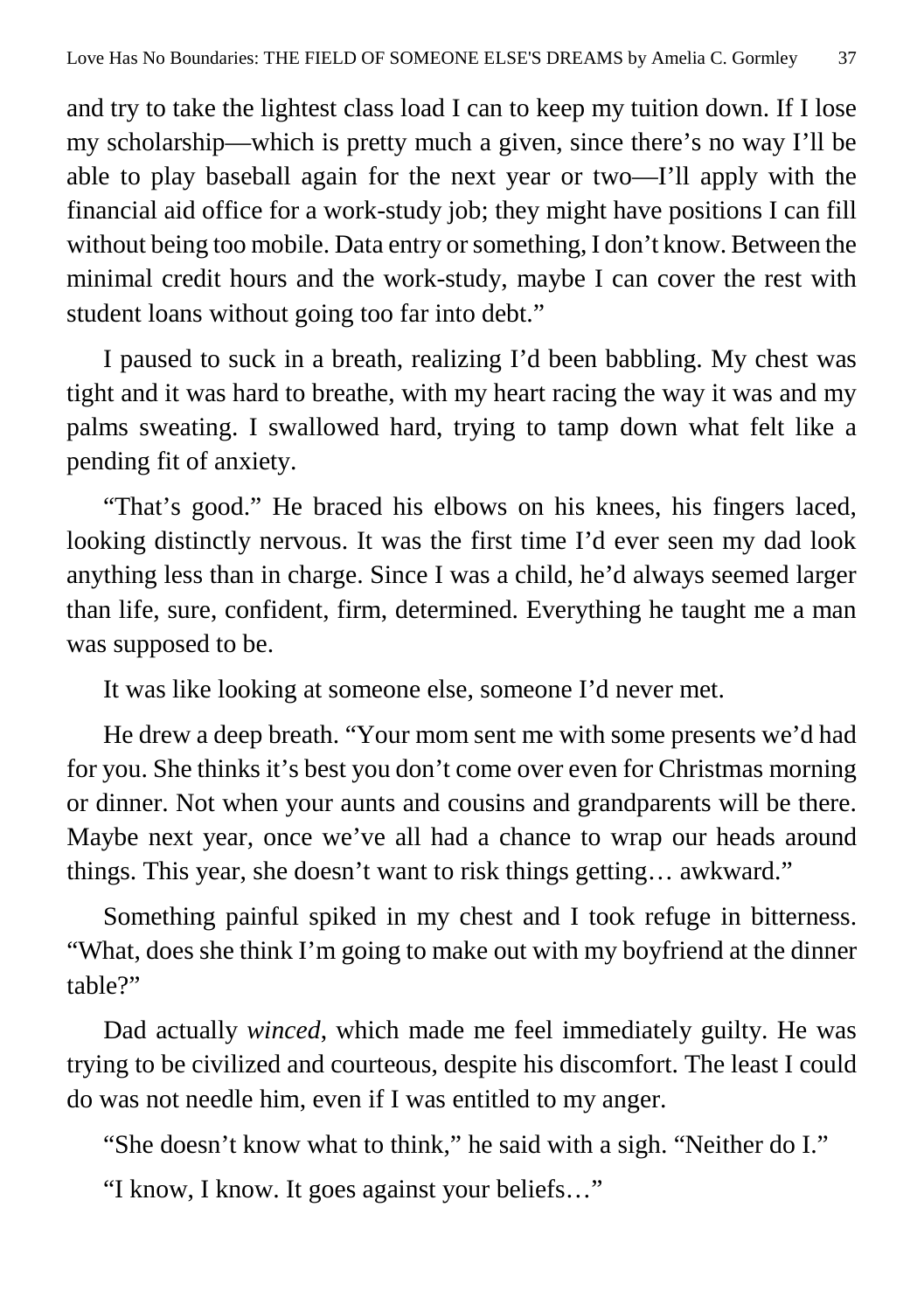"That's your mother, not me." He waved the suggestion off. "That's not what I— I mean, suddenly one day you're not the son we thought we knew, and that's not something we're going to get used to overnight. Chris, this how long have you been hiding this?"

I scoffed. "My whole life. It's not something I just decided on one day. Dad, I was in *preschool* the first time Grandpa teased me about which little girl was my girlfriend and how I'd grow up to be a ladies' man, and he did it right in front of you and you sat there and laughed alongside him. I wasn't very old before I got the message that the assumed default didn't apply to me. How many times when we were practicing or when I was in training did you encourage me by telling me not to be a sissy or a pansy or don't throw like a girl or shake it off when I was hurt, like a *man*." I gripped the armrests of the recliner, wishing I had the mobility to get up and pace. "By which you meant be a *man* like you, a straight man. I spent my life hearing about pussies and that I shouldn't be one. Can you *blame* me for hiding?"

He looked guilt-stricken at that, and I wondered if he was replaying in his mind every casual slur and derogatory term for gay he'd ever dropped in my presence and considering how they must have impacted me. Every day for my entire life, he'd been deriding me—*me*, not some hypothetical stranger—and he'd never even known it.

Finally, he lifted his eyes to meet mine. "I would never have said those things if I'd known—"

"You still would have thought them. You believe them, Dad. You believe that anything other than being straight and ultra-masculine is a failure. You see the fact that I can't just shake this injury off and get back to playing as a failure on my part, and you see the fact that I don't like women as a flaw." I scrubbed my hands down my face as my eyes began to burn. "I'm never going to be a *man* by your definition, Dad. A *real* man. I'm never going to be the man you want me to be. And I would apologize for that, except that I shouldn't have to because I haven't done anything wrong. No matter what Mom believes."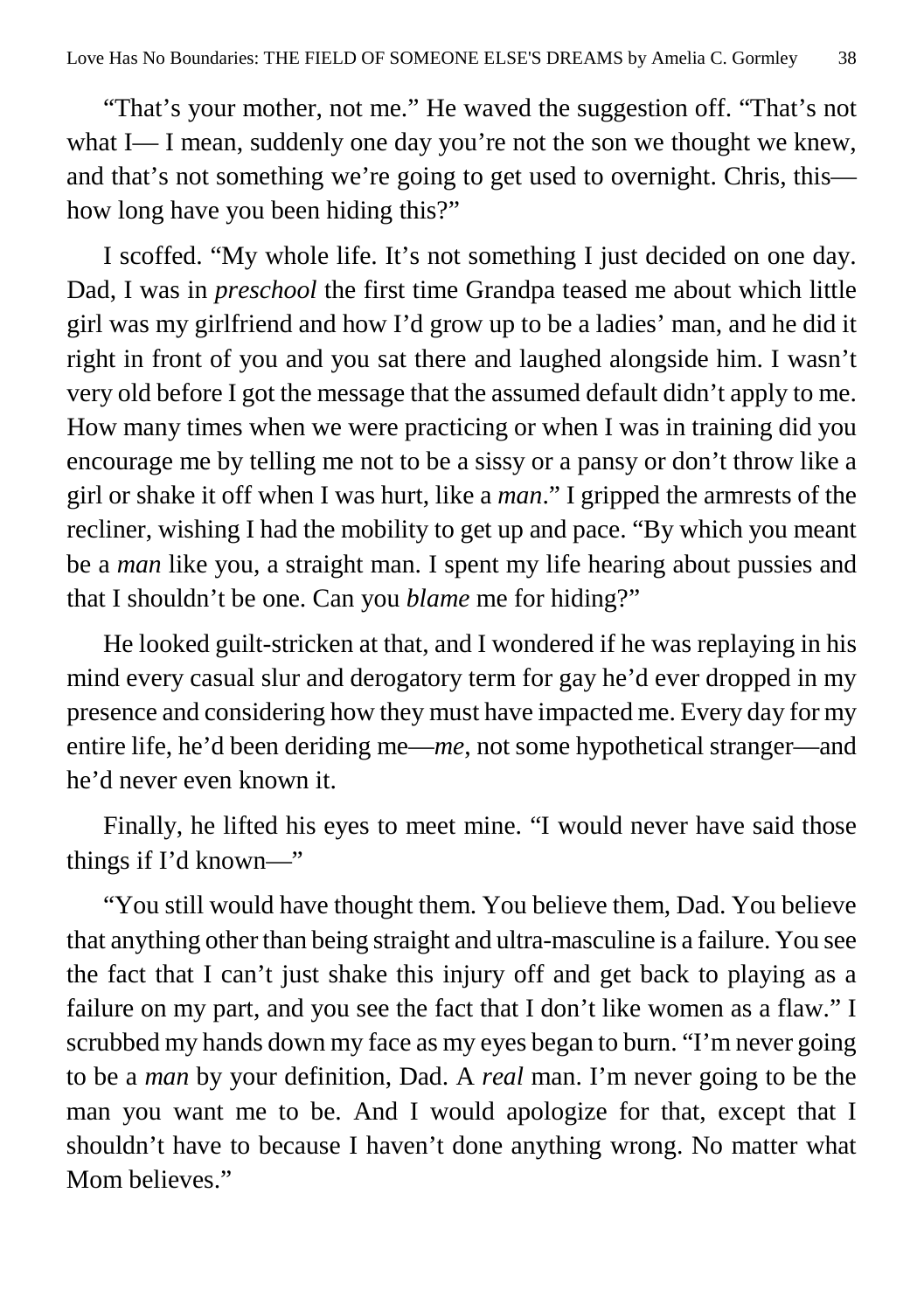He had no answer for that, sitting there with his shoulders hunched, still so different from the man I knew. Watching him, I really wanted that man back, because despite everything, he'd been a good man. Through the loss of jobs and the foreclosure on our house, settling for far less skilled work that kept us in a modest rental but barely allowed him enough time to sleep, let alone be with his family, he'd always been proud, strong, encouraging. He'd done his best for us, or tried to, even when he was in error.

He was ignorant, not evil. A product of a society and an upbringing that taught him to revere all the wrong things.

"I don't know what to say, Chris." He studied the floor again and I was okay with that. I was a little afraid of what I'd see if he looked at me just then. "Back when your mom and I lost our jobs and then the house and it took so long to find work again and then we were barely getting by…" His hands twisted together, clasped there between his knees. "I knew I wouldn't be able to provide for you the way I wanted to. The way I should have been able to do. I had to make you strong. Self-sufficient. Toughen you up the way my dad would have toughened me up, so that you had opportunities and could take care of yourself."

I gave a weary chuckle. "And of course all that's tied in with masculinity for you, isn't it? Gotta be the breadwinner." I deepened and roughened my voice on that last bit, imitating a burly, manly-man tone, which drew a reluctant smile from my dad. "My injury notwithstanding, Dad, I was doing an okay job securing my own future. So if it's any consolation, you succeeded. I can take care of myself. And I'll keep doing so despite the injury, which for the record didn't happen because I'm queer or because I'm not tough enough, and it won't suddenly get better if I were to turn straight and be more macho."

He gave me an outraged look and I met it evenly, reminding him with a lift of my eyebrow of all the times he'd urged me to ignore the advice of my physical therapist and doctors in favor of toughing it out and getting on my feet sooner.

He cleared his throat. "Well. Speaking of your injury, the church is going to help us with your medical bills."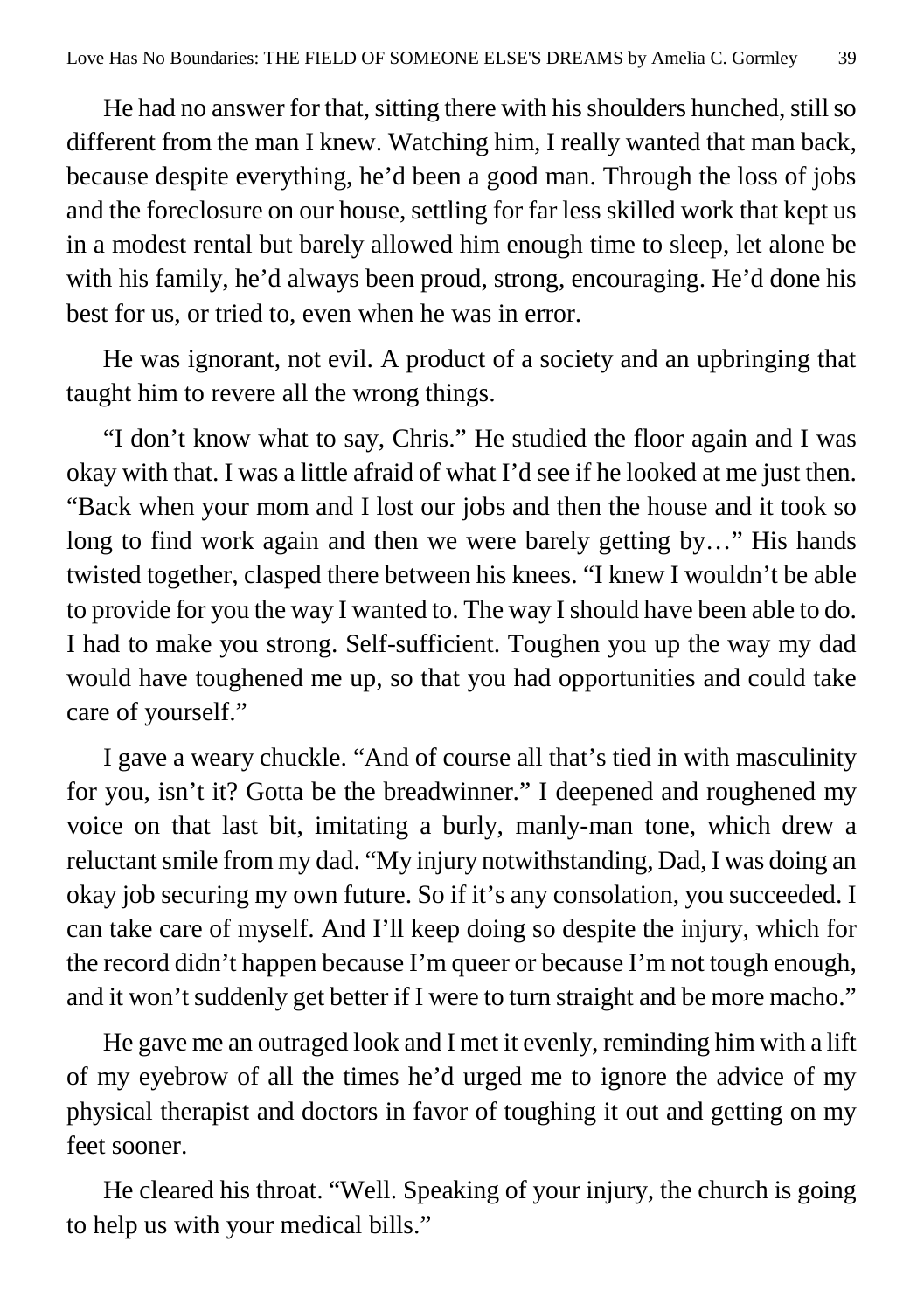"What? I said I didn't want—" Now it was my turn to get indignant, my entire body vibrating with it.

"It's got nothing to do with you," Dad said sternly. "It doesn't matter who those bills are for, you're covered under my insurance, which makes me the party responsible for paying what insurance doesn't cover. It's my credit they'll damage if they go to collections, and I have two more kids to try to get through college. This is about helping the family get by, not about you and what the people at church might think about you."

His gaze hit the floor again, and then it seemed like there was nothing left to say. He'd be comfortable with who I had revealed myself to be, or he wouldn't. Mom would reconcile it with her faith, or she wouldn't. My family would welcome me, or they wouldn't. It was out of my hands, and this was another way in which I realized I was different from the man I would have been if I had modeled myself after my dad. All my life, he'd kept pushing for the outcome he desired, never giving in, never accepting that he couldn't make things fine by sheer dint of will.

He was going to have to accept this. We both were.

"Come to Christmas dinner," he said finally, rising to his feet.

Iswallowed, my heart lurching in my chest asthat anxiousfeeling began to creep back in. "What about Mom?"

"She's hurt and confused. But I think if you're not there, someday she's going to feel terrible about it." His shoulders twitched under his jacket and he stuffed his hands in his pockets. "We're still a family, and we haven't been through all we've been through to start falling apart now. I can't promise it will be comfortable, or even that no one will make a scene, but the sooner everyone starts to get used to the way things are now, the better."

That was a start. "And what about Matt?"

"Well, if you're already locked into plans with his family, we'll understand. If not…" I could see the effort it cost him to commit himself to this course. But he did it. Like he always did, once he'd made up his mind to do something. "If you feel he belongs with the family, bring him. Cam's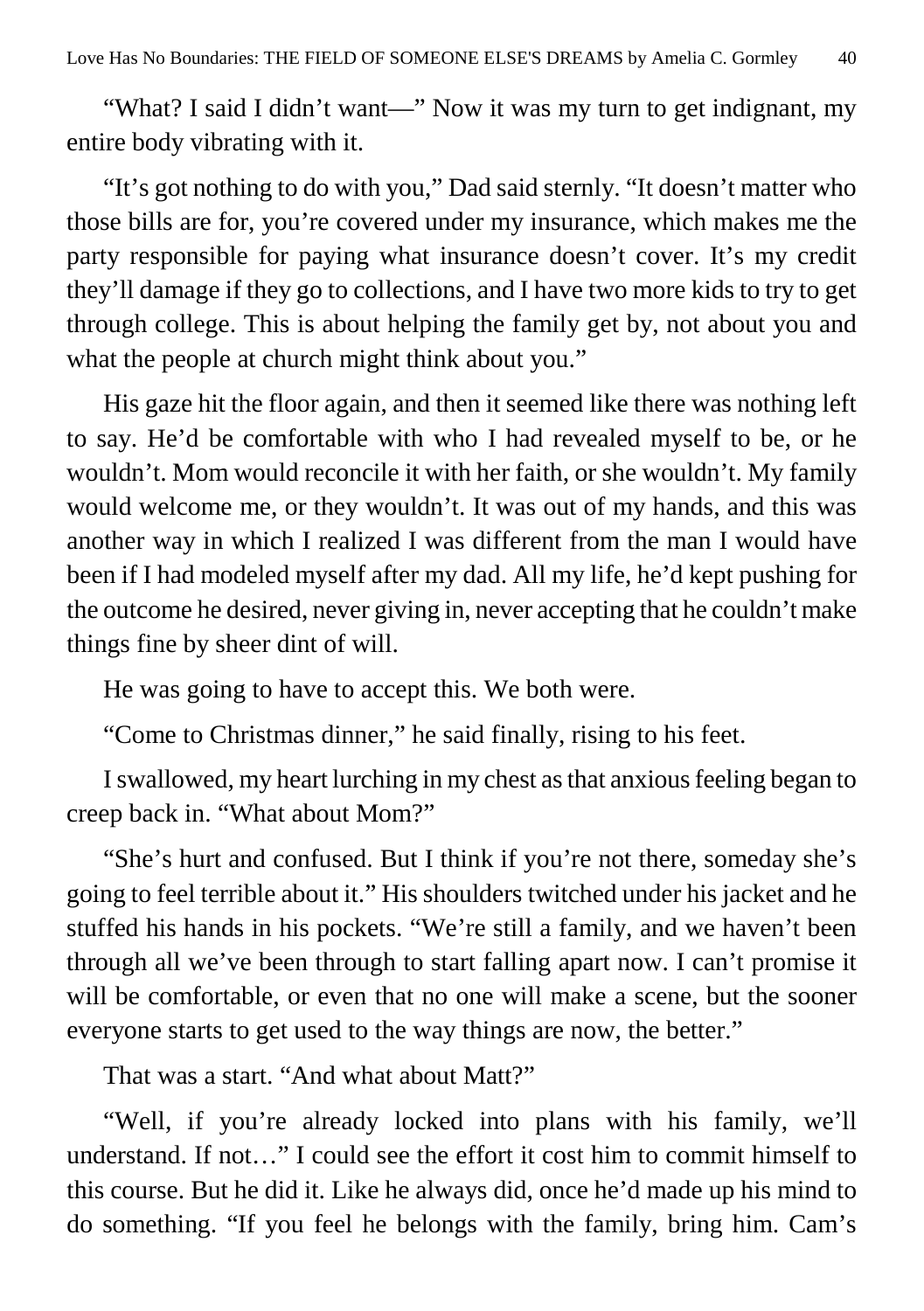having his girlfriend over for pie afterward, to meet your grandparents. It's your call."

He was putting a lot of faith in me, offering me that option. He was trusting me to handle things maturely and responsibly, whatever I did.

But then, he always had trusted me to do that.

I bit my bottom lip and nodded, meeting his eyes. "I'll talk it over with Matt. Decide what we want to do."

He nodded and shuffled again, then headed for the door, squeezing my shoulder as he passed. "I'll see you soon, Chris."

"See you soon, Dad."

\*\*\*\*

When he was gone, I hauled myself out of the recliner and into the bedroom. Downstairs, I could hear weights clinking, but I didn't disturb Matt. I got ready for bed and crawled in alone, letting my mind wander until I heard his footsteps clomping up the stairs and the shower running. His hair was damp and he smelled like body wash when he finally slipped into bed beside me.

"Was it that bad?" His fingers brushed up and down my sternum as I lay staring up at the ceiling.

"Hmm?"

"Was talking with your dad so horrible that you needed to shut the world out and just go to bed?"

"No, it wasn't—" I sighed, turning to curl into him. "It was hard, but it wasn't awful. I don't know what's going to happen, but I think me and my dad will be okay."

My family was still going to have issues with me, and it was entirely possible my dad's thoughtless homophobia couldn't be cured just by being mindful of who he was talking to. I was still never going to be a lot of the things my dad had tried to make me into.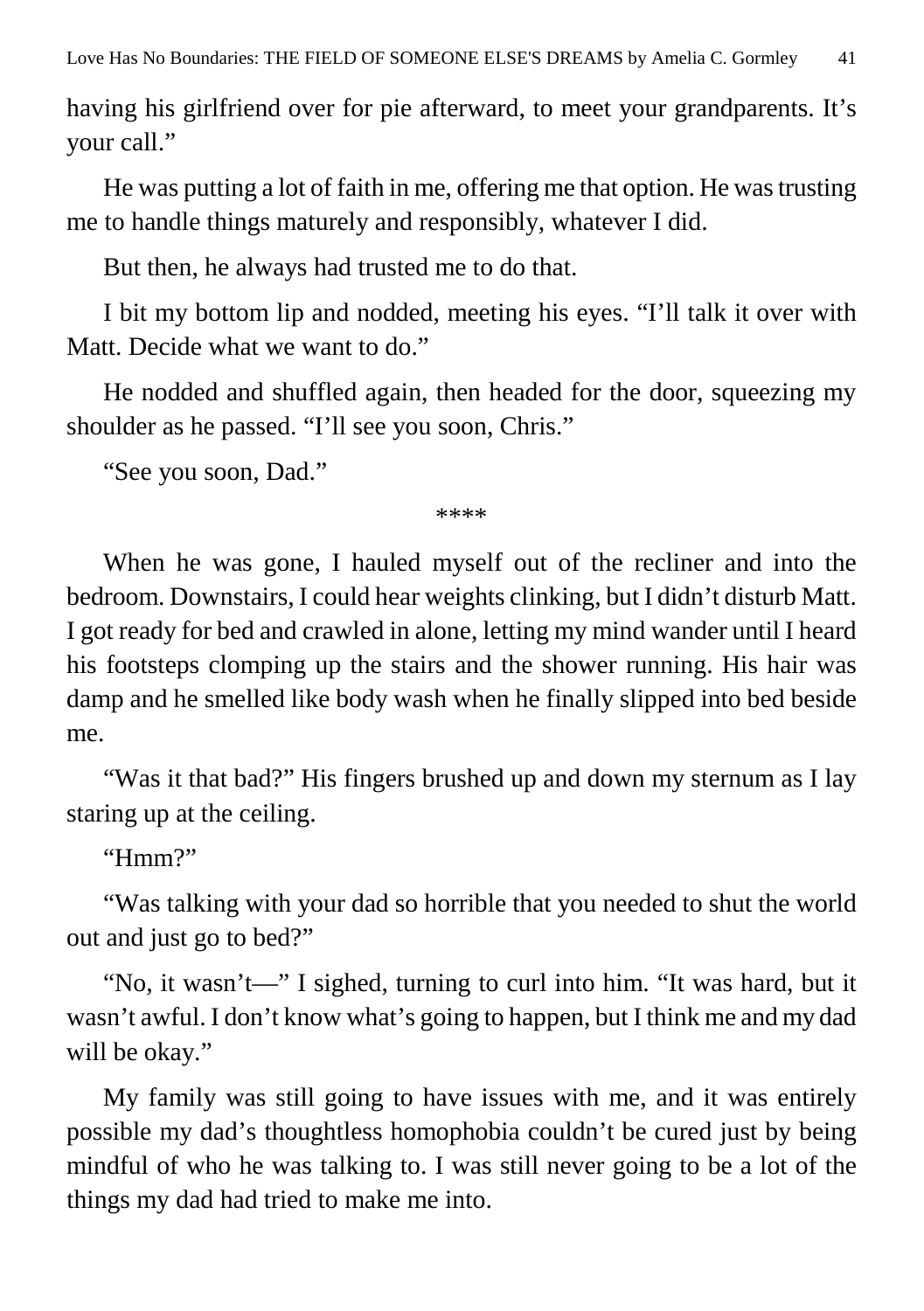But I was starting to think that maybe in the ways that really mattered, he'd taught me the right things after all.

Matt drew me closer with a lot of careful shifting, until I lay with my head on his shoulder. I lay there a long time, listening to the drumming of his heart. It was too late now to have sex; his family could be home at any moment. I regretted the lost opportunity, but the cuddling felt good. Someday, we'd be back in Matt's room in the off-campus co-op and I'd be more mobile, so we'd have plenty of time for that in the future.

Now that everything was out in the open, we had time.

"We've been invited to Christmas dinner," I murmured into the skin of his chest.

" $We$ ?"

"Yeah. Can't guarantee it will be pleasant, though."

He fell silent for a long moment. "Wow. You know, I never actually considered that."

"What?"

"What things would be like after you came out."

"Really?"

"Yeah. Isn't that strange?" He chuffed a soft laugh into my hair as I let my hand drift along his arm in slow strokes. "I think I always assumed that after they had time to adjust, it would be like my family. That they'd welcome me the way my parents have welcomed you. I never believed they'd truly write you off, but I never thought about what things would be like in-between. The awkwardness and disapproval and all that."

"They might still adjust, but then they might not." I sighed. "Think you can handle it?"

"I don't think I have much choice. You've come this far. Least I can do is ride it out with you."

I tilted my head back, and he turned his to give me the kiss I was seeking.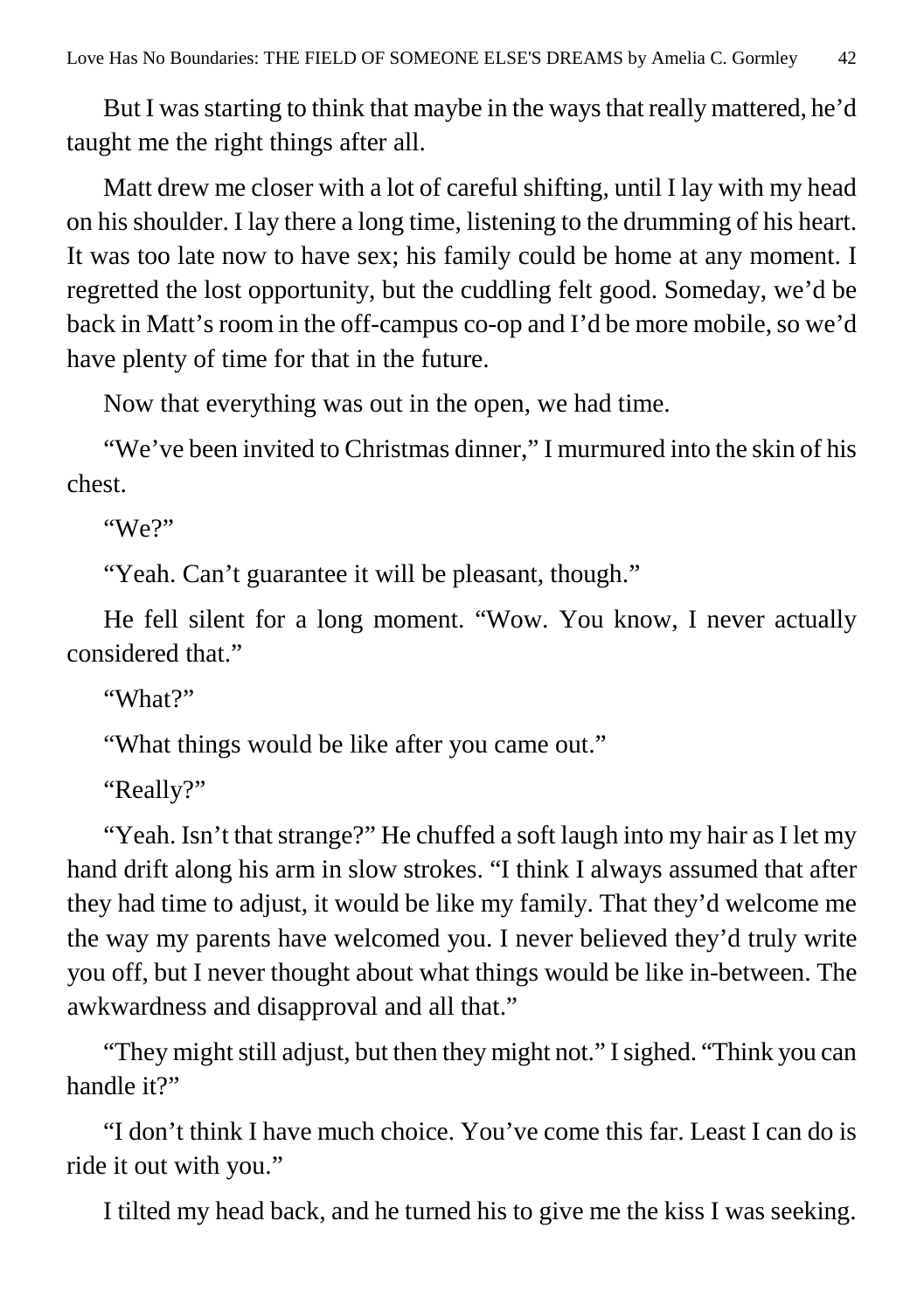"I guess we'll just see where it takes us." I nuzzled his neck, tightening my arm over his waist. My future looked nothing like it had six months ago. I felt a little cast adrift, unsure where I would wash up. But at least I had one thing to hold onto for now. There was still a lot of uncertainty about what we would face once college was over, but for now it was enough.

We would be all right.

## **THE END**